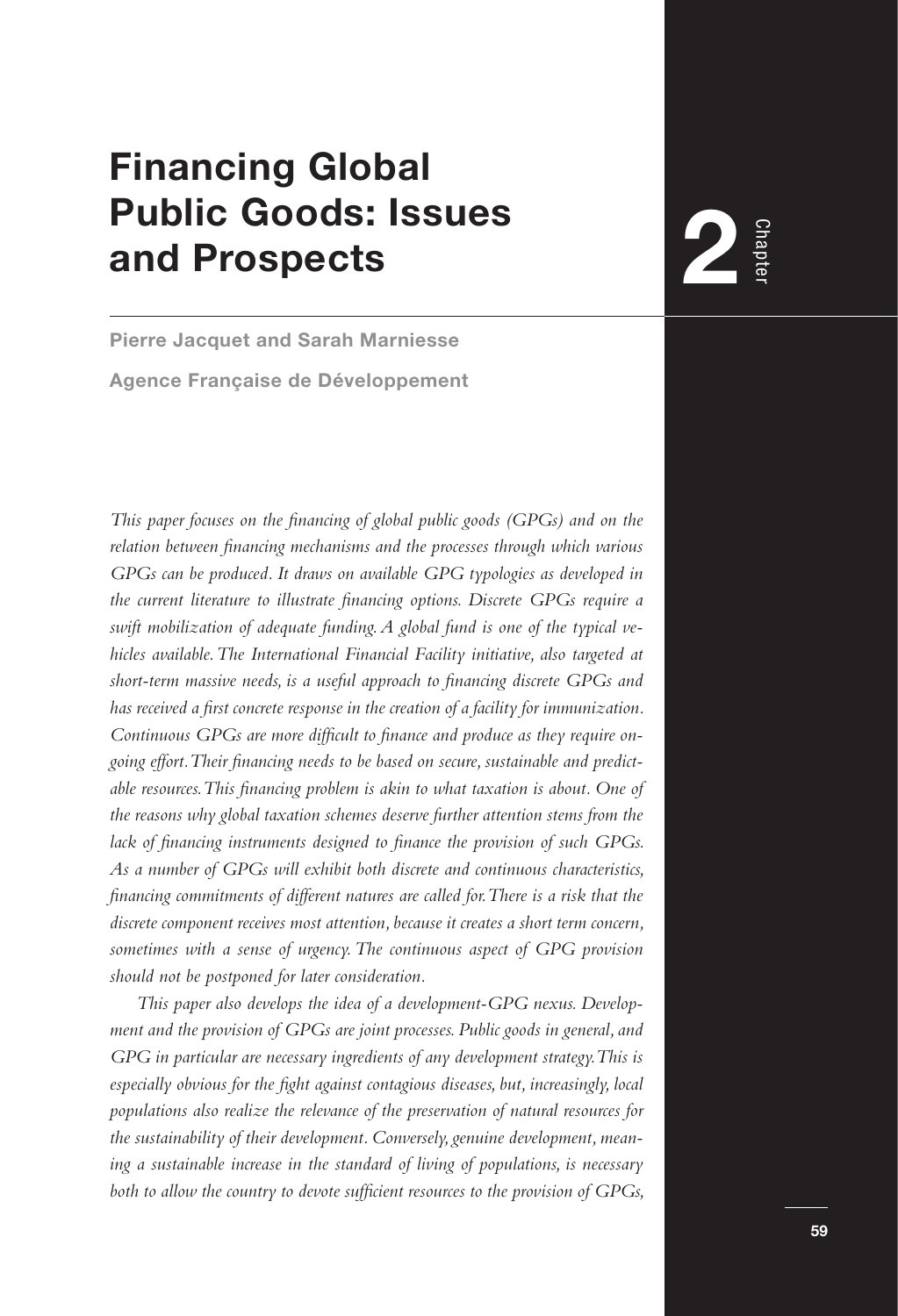*but also to make it acceptable to the local populations to consider the longer term objective that is often involved in the provision of a GPG. As a consequence, this contribution argues that the public policy of official development assistance and its institutions are the proper locus to consider the provision of GPGs having a North-South dimension, in the following sense: for some GPGs, the only way to enlist developing countries is to include their provision into a global development package allowing the beneficiary to achieve its original objectives at no extra cost—a role for official development assistance is to compensate for any such cost; in many cases, GPGs are also strongly perceived as being local public goods and part of local development strategies and are thus legitimate objects for official development assistance; and, in many cases, the provision of GPGs also requires complementary goods and services, including technical assistance and capacity building at the local level, that are part of any development process and that official development assistance should also finance. Global financial resources must be substantially increased to take into account the requirements of collective action, including development aid, at the global level.* 

The concept of GPGs is relatively new. But collective action to produce them has existed for a long time and achieved positive results. The adoption of common standards or the principle of mutual recognition and the architecture of international institutions show the scope of international collective action. In several instances GPGs have been produced quite spontaneously—the Universal Postal Union in 1874 or the Intelsat communications system in 1964 illustrating successful global cooperation. When the stakes are clear, the interests identifiable and immediate for beneficiaries, and free-riders can be excluded (even if only partially), a framework of collective action seems to come together quite spontaneously, thanks to case-by-case negotiations and the creation of voluntary cooperation structures.

Nonetheless, the emergence of GPGs in recent debates heralds a qualitative change in the nature of international cooperation. During the 1980s the main theme on the international agenda was the coordination of economic policies. The idea was to improve the design and efficiency of national economic policies by recognizing their externalities. But objectives and instruments were still understood as national. Today the global community has scaled up its discourse, aiming at defining and working towards common objectives, or GPGs. But there are major issues in global governance: Which GPGs should be provided? In what quantity? How should they be produced? And how should cost and maintenance be covered?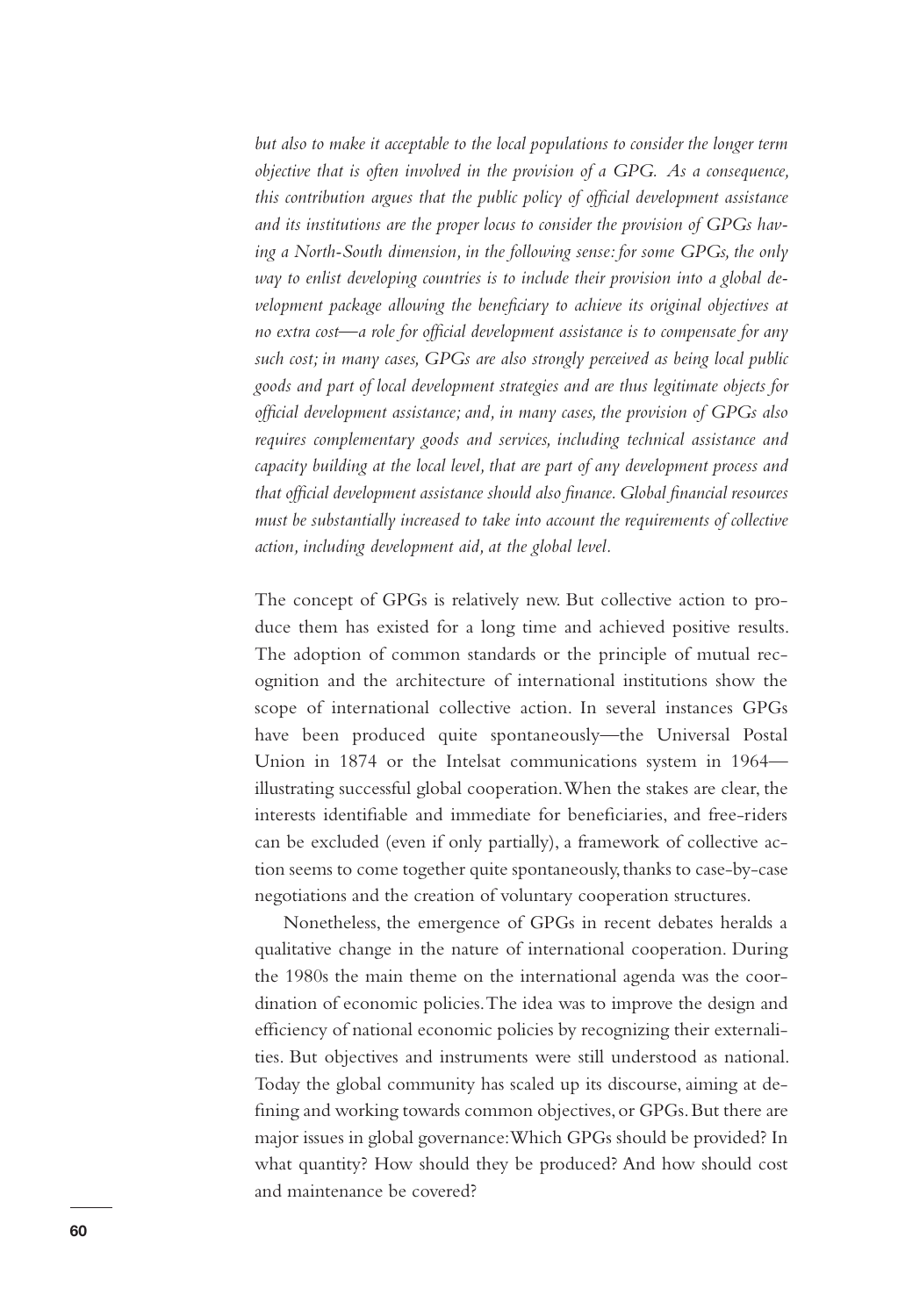#### **Jacquet and Marniesse**

This contribution focuses on financing GPGs. Keep in mind that financing is, of course, not the only concern—and perhaps even not always the limiting factor in their provision. Providing GPGs relates to the ability of various actors to effectively and efficiently engage in global collective action. Several issues are involved: regulation, organization, collective decision-making, providing proper incentives and, above all, willingness to pay. Financing issues should not be considered in abstraction but are intrinsically linked to the nature and characteristics of various GPGs. Thus the challenge is not primarily one of providing financial resources—however difficult that might be given the tight budget constraints bearing on many countries. It is one of building consensus on priorities, of generating and harnessing the willingness to pay for these priorities, of understanding the processes through which specific GPGs can be produced and of choosing the adequate institutional and financial framework. Multiple actors need to be involved, and institutions in charge of official development assistance are particularly well placed to make significant contributions towards GPG provision.

## **Five stylized observations on providing global public goods**

## *Financing issues point to wider public policy challenges*

In many cases producing GPGs essentially consists of "internalizing externalities" (Pigou 1920; Samuelson 1954), either through a Pigovian tax or the introduction of regulations, possibly by creating a market for rights (Dales 1968). Such direct production is relatively inexpensive for public resources because the costs (monetary and non-monetary notably behavioural) are transferred to the private domain and thus imposed on those encouraged to change their behaviour.<sup>1</sup>

More so than financing, the definitions of common goals and indirect cost sharing are problematic.<sup>2</sup> The fight against global warming is a good example: the stumbling block is estimating costs and benefits, documenting any trade-offs between short- and long-term effects on growth, building a case for immediate action despite costs for uncertain, very long-term benefits and sharing the burden among developed and developing countries. The logic of collective action may call for an explicit focus on equity and thus some compensatory mechanism that eases the burden on countries likely to lose the most or benefit the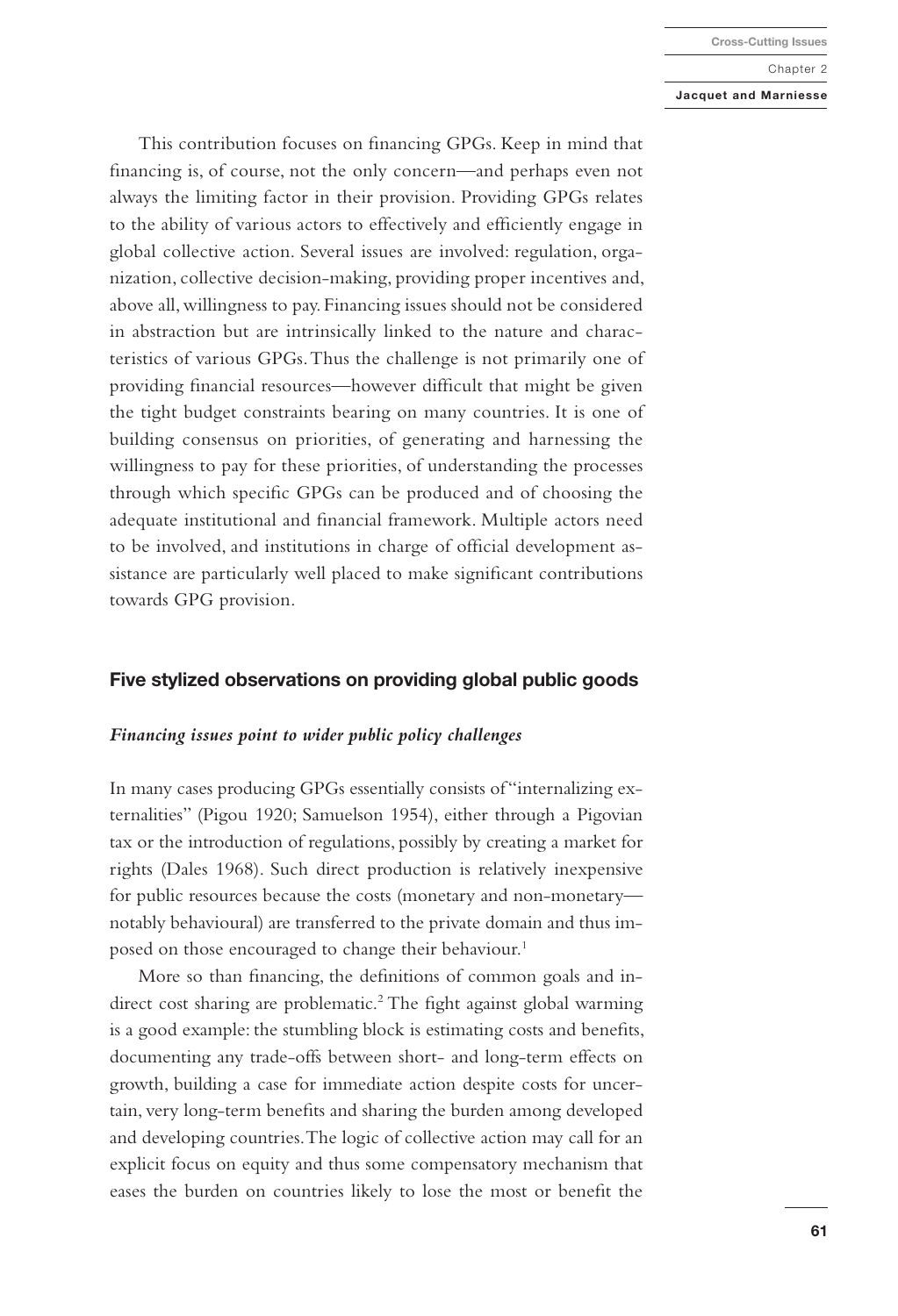least.3 This is difficult because the utility value of global collective action may widely differ between various participants.

The 1987 Montreal Protocol on protecting the ozone layer provides an interesting example of the role of equity considerations. Largely because of their geography, developed countries stand to gain more than developing countries. Thus an amendment stipulates that developing countries will be compensated according to the incremental costs linked to the application of the agreement.

In other cases benefits are high and correctly perceived, but burdensharing and ongoing commitment may be a problem—particularly for institutional cooperation. For example, the United Nations system is the by-product of the postwar attempt at reconstructing a peaceful international system financed through compulsory contributions. But as far as contributions are concerned, there is a lingering problem with arrears. As a result, the United Nations has a debt of more than \$2.5 billion. This points to a deficit of incentives and sanctions in a context where the interests and priorities of different states diverge.

Regional experiences provide a useful laboratory for thinking about GPG provision and financing. In theory, goods shared by few countries (often regional public goods) should be easier to produce (Olson 1965; Barrett 2002, 2006). But how can these goods be organized and financed? Sometimes, a regional fund or agency centralizes and manages common resources. Examples include the regional fund for agricultural technology in Latin America, the Blue Plan in the Mediterranean or regional organizations managing salt-water halieutic resources. The European Union (EU), despite decades of successful economic integration, has no systematic mechanism to organize and finance collective action in several areas. The discussion over the EU budget illustrates how difficult it is to institutionalize a joint approach among sovereign states and create a European budget, even though there is already within the EU a remarkable acceptance of some "supra-nationality". This experience suggests that the task of institutionalizing GPG cooperation at the global level can only be more daunting.

# *Nationally based policies are crucial to provision*

It is useful to think of the GPG production process as a chain involving national actions. Governments produce national public goods that at times are part and parcel of that production chain. In most cases no global collective action is necessary to coordinate this production.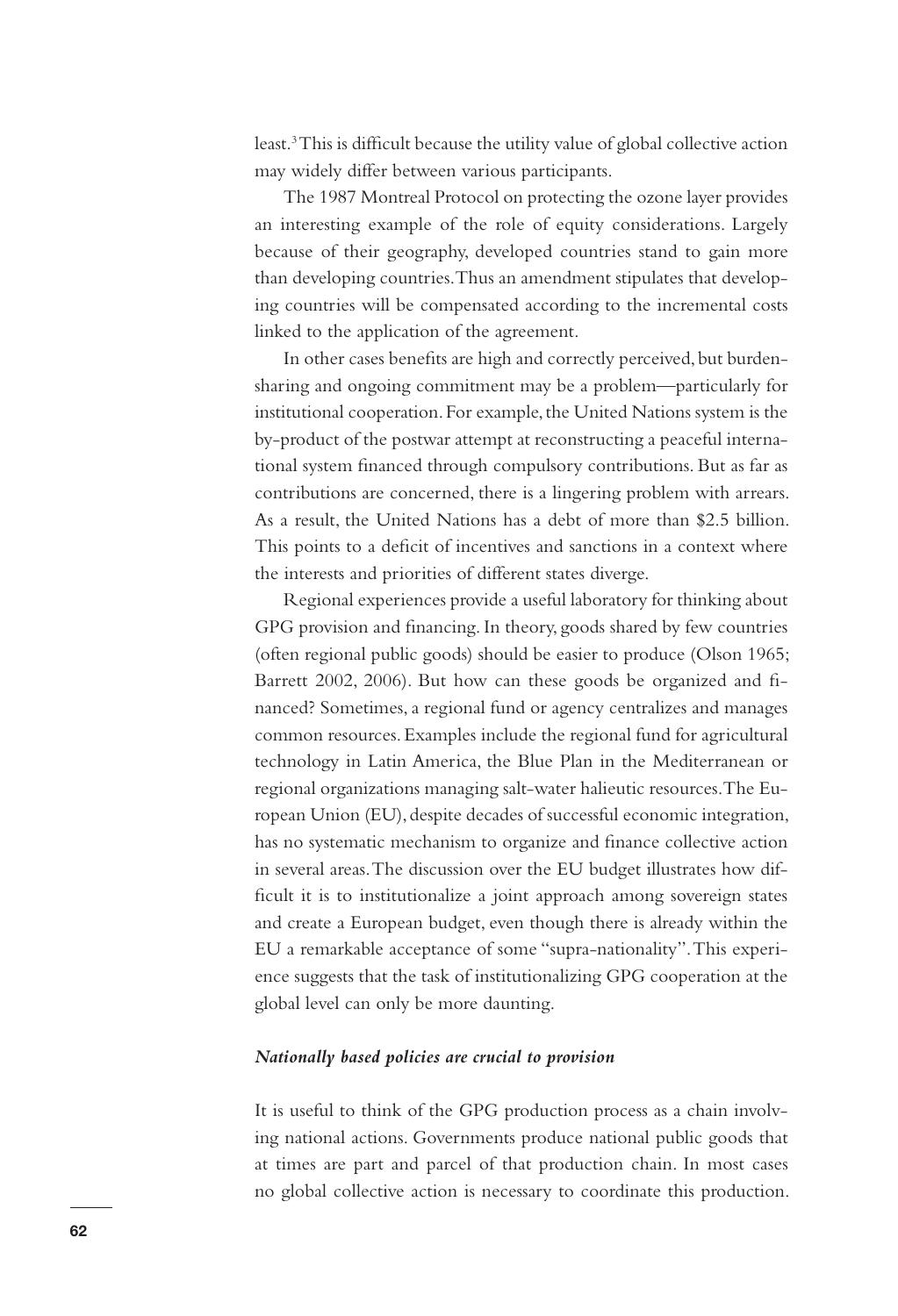#### **Jacquet and Marniesse**

When the domestic social benefit is perceived to justify the costs of a given public good, governments act through regulation, taxation or direct finance to make sure it is provided. When a public good also has a global dimension, its provision, short of any specific global initiative, will thus rest on various national contributions. When these national links are not sufficiently financed or are incorrectly organized GPG production becomes difficult, if not impossible.

Managing major pandemics, for example, requires action at the national level, stemming the spread of the disease and providing care for those infected. The same is true for internal security, for the production and dissemination of knowledge and technological innovations, for the stability and regulation of the banking and financial system. All these elements are national links in the production chain of key GPGs.

Other externalities are more difficult for national policies to deal with spontaneously. The fight against global warming is a good example. National incentives are weaker in areas in which the expected social benefits depend largely on the actions of other countries—a classic collective action problem.

Occasionally, however, benefits expected from the production of a GPG can encourage a country to assume the role of leader, shouldering at least some of the costs, and to strongly encourage other countries to participate in the effort when necessary. Because of its hegemonic situation, the United States has often led international collective action since the Second World War, notably in international trade, global security and with the Montreal Protocol.

## *Non-state actors play a growing role in financing*

Non-state actors' contributions to financing GPGs are modest but on the rise (Sagasti and Bezanson 2001). They are often well ahead of governments in pushing issues relevant to GPGs and in producing ideas towards provision. Non-governmental organizations in particular help shape collective preferences and mobilize public opinions, a major step in organizing support. This process is essential to generating some willingness to pay.

Non-governmental organizations are also significant GPG providers. They generally act out of limited budgets, with the exception of a few that spend several tens of millions of dollars. Some major non-governmental organizations—Médecins Sans Frontières, CARE, Oxfam, World Wildlife Fund, Conservation International—receive support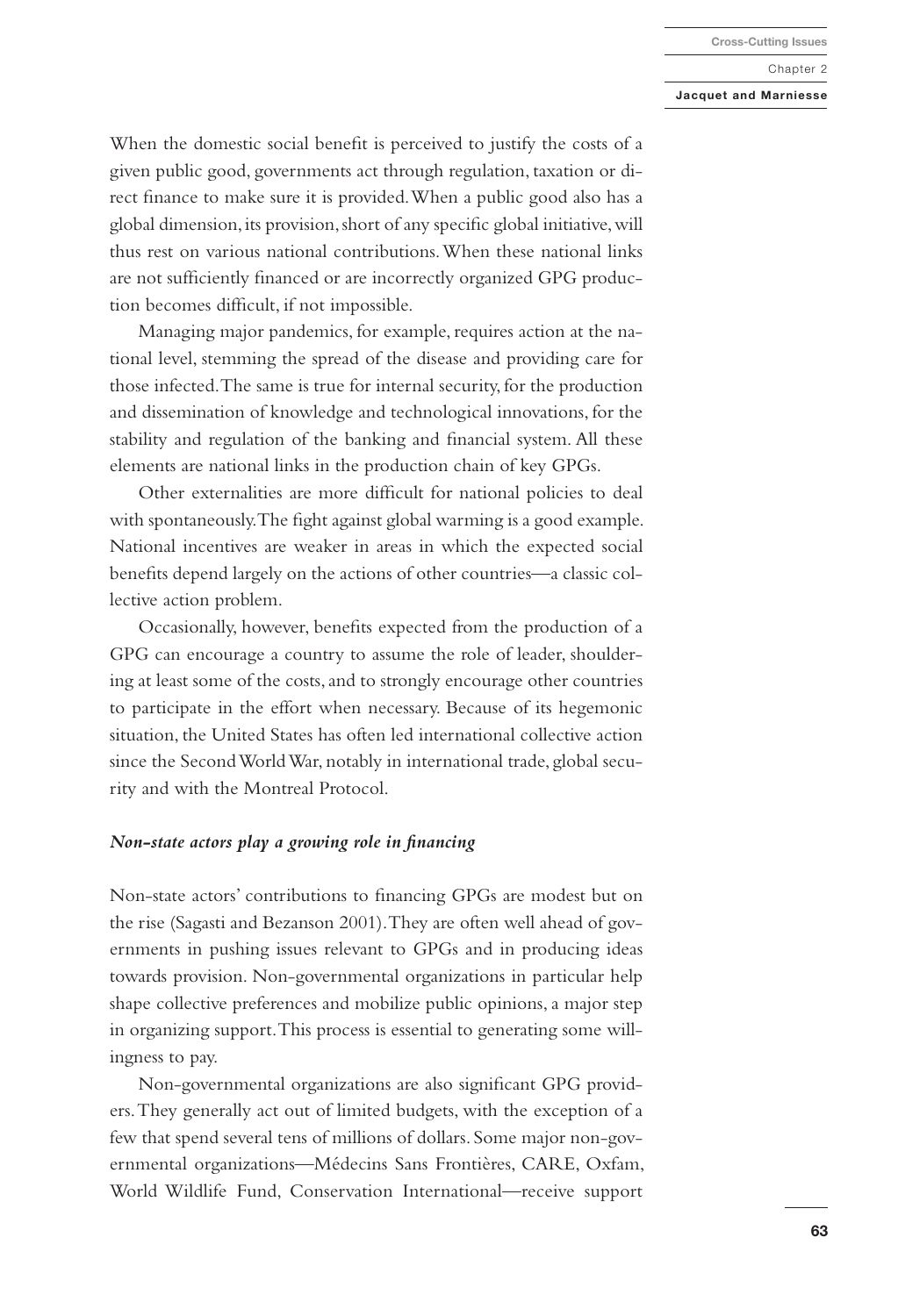contracts from international institutions and development agencies. In 2002 international non-governmental organizations contributed \$95.5 million to the fight against HIV/AIDS (UNAIDS 2004). Their operational budgets come from various sources: companies, foundations, private donations, government aid (direct or in the form of federal tax exoneration) and revenues from the sale of goods and services. They also act as monitoring agents.<sup>4</sup> They are environmental watchdogs, ensuring that all stakes are known during political debates. They also help keep international institutions accountable.

Private firms are also major actors in GPG provision as direct producers of the goods and services involved. In some instances, they may spontaneously take part in the so-called GPG production chain. An interesting example is to be found in the involvement of firms in the treatment of their employees suffering from AIDS in Sub-Saharan Africa, not out of ethical concern of philanthropy, but because AIDS is costly for the employer as well. Firms are profit maximizers. By definition, GPGs, like ordinary public goods, typically involve market failures that will prevent firms acting on pure market forces from producing them. Specific incentives are generally needed:

- **•** Through public policy, such as taxes and regulations internalizing negative externalities. Firms will act within current regulations and tax systems, but might also act in anticipation of possible future legislation. For example, the private sector's willingness to invest in the World Bank–sponsored carbon funds—inspired by the Kyoto Protocol—has been remarkable.
- **•** Through considerations linked to image and reputation. For example, the spread of corporate social responsibility has mostly taken place ahead of deliberate public policies to promote socially responsible behaviour, admittedly sometimes to pre-empt future regulations.
- **•** Through public-private partnerships, in which firms get specific advantages (say, in terms of costs or risk mitigation) in exchange for specific behaviours. Public-private partnerships go well beyond the traditional model of public authorities delegating mandates to the private sector. Promising ideas for health and research on tropical pathologies have been floated (Kremer 2002; Glennester and Kremer 2001). New forms of expanded partnership are emerging that seek to bring together not only international private operators, but also the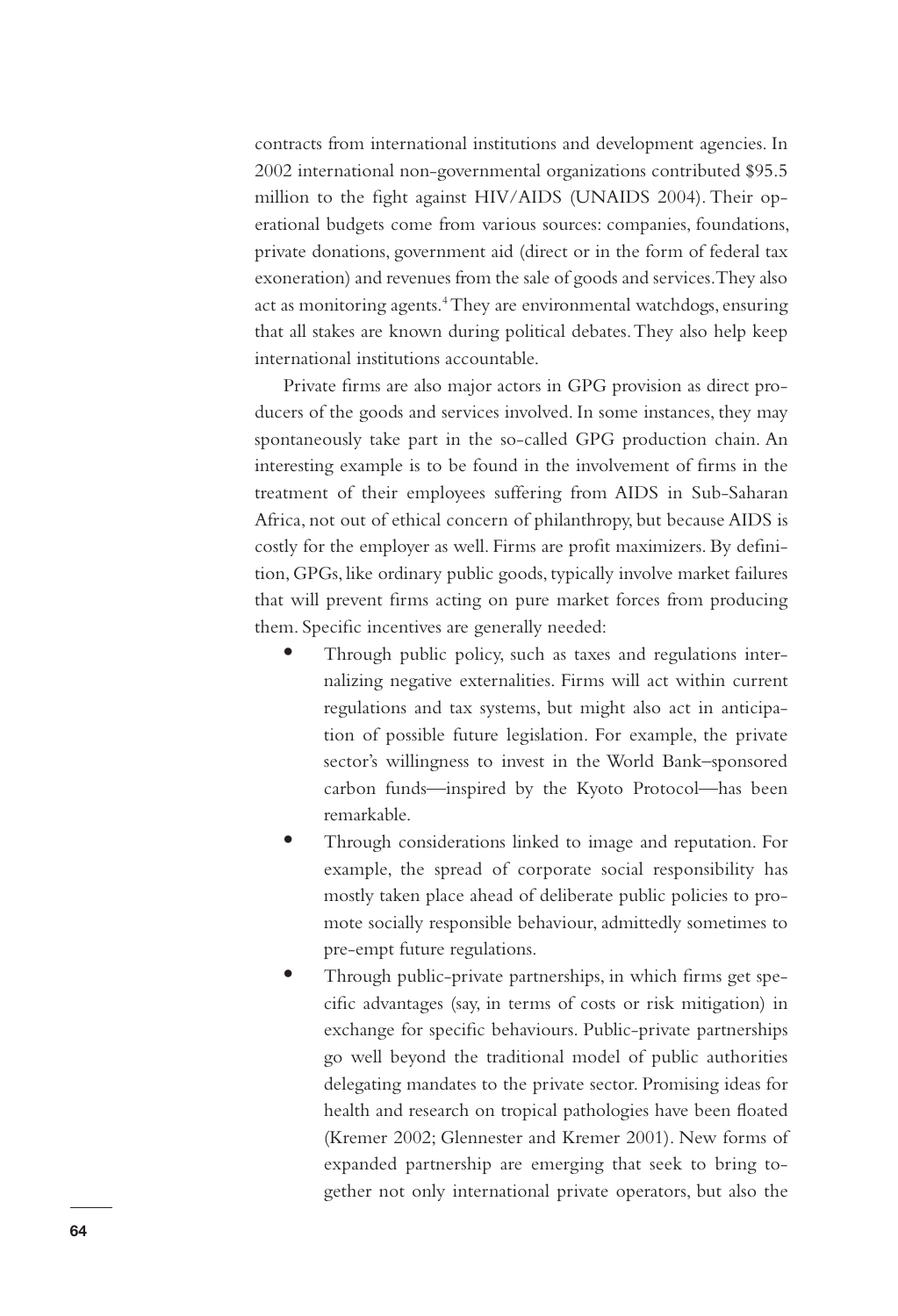#### **Jacquet and Marniesse**

local government, private sector and civil society. Involvement of local partners in public-private partnerships—aside from the fact that it strengthens local appropriation and enhances the creation of a fabric of small and medium enterprises and industries—is often one of the factors establishing trust between the actors, thus ensuring success.

## *Provision involves partnering among developed and developing countries*

Ideally public goods would be funded based on consumers' willingness to pay, reflecting the satisfaction they expect. Intelsat, a network of 19 satellites in geostationary orbit, the costs of which are paid according to the number of transmission units used by members (companies, governments and other institutions), illustrates a contribution system based on the beneficiaries' willingness to pay. But willingness in that sense is hardly observable. Nor is it easily enforceable because of the free-rider problem and the incentive for public goods consumers to hide their willingness to pay in the expectation that the good might be financed by others without loss of availability for them.

The willingness to pay, however, introduces a major developed– developing country dimension in the provision of several GPGs. For reasons having to do with culture, history, geography, the level of development and several intrinsic factors, the willingness to pay will generally diverge widely between countries. Developing countries typically have shorter time horizons and higher rates of time preference. Hence GPGs with benefits spread over time are understandably less valued than in developed countries. Similarly, negative externalities with delayed costs are much less of a problem in developing countries' growth strategies.<sup>5</sup> There is, therefore, a potential perceived contradiction between GPGs and short-term development strategies.

Solving this contradiction is possible. It requires either compensation or, preferably, advocacy and conviction leading to the adoption of comprehensive sustainable development programmes involving effective development assistance.<sup>6</sup> Local populations in developing countries are increasingly aware of the importance of preserving their natural resources, particularly soil quality and biodiversity. New sustainable development programmes have been designed in which resource preservation is seen as a development factor rather than an arbitrary goal that inhabitants must side-step in order to improve their living conditions.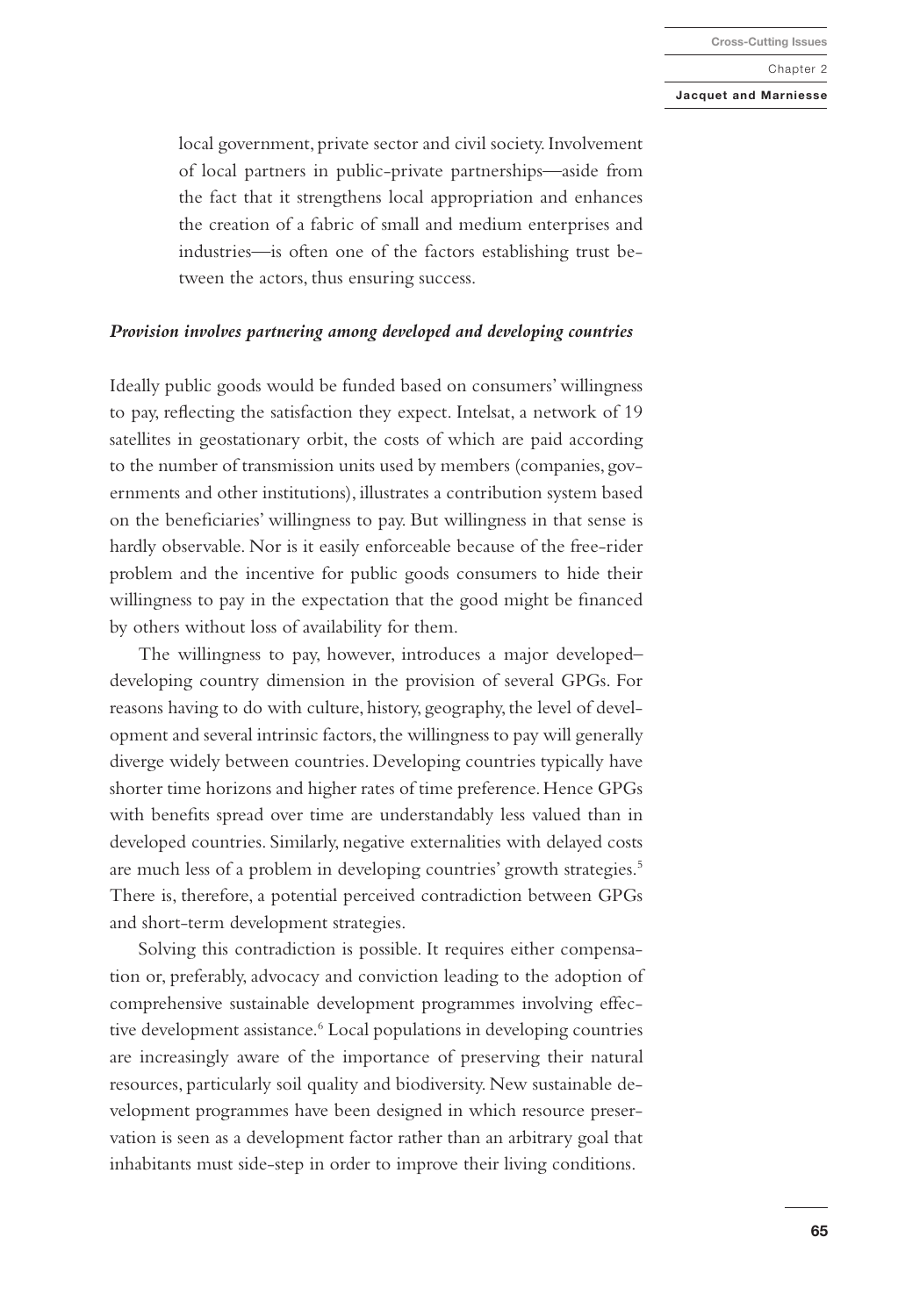Nonetheless, the provision of GPGs is tightly linked to effective compensation. It has often meant setting up a fund maintained by contributions from developed countries in order to finance the contributions of the poorest countries. For instance, fighting global warming and protecting biodiversity are partially financed by the Global Environment Facility. The Global Fund to Fight AIDS, Tuberculosis and Malaria has been set up to help implement actions in developing countries. And the World Trade Organization manages several special allocation funds used to finance technical and training activities to help developing countries gain more from the multilateral trade system.

Although some willingness to pay is necessary to provide GPGs, burden-sharing does not extract a contribution from each country corresponding to the benefit it gets. Rather than the true willingness to pay, therefore, a more operational criterion has come to be a negotiated mix between the willingness and capacity to pay.7 Official development assistance is a fundamental instrument in bringing to the fore such negotiation while linking GPG provision with actual development issues in the poorest countries.

# *Important synergies exist between GPG provision and official development assistance*

As documented in recent studies, official development assistance has played a significant role in financing such GPGs as protecting global commons, fighting HIV/AIDS and restoring stability in post-conflict situations.<sup>8</sup> This has led to some concern that GPG finance might crowd out development finance. The GPG component of official development assistance has also been interpreted by some analysts and practitioners as a powerful factor to relegitimize official development assistance in the eyes of taxpayers asked to provide more resources (Severino and Jacquet 2002; Severino and Charnoz 2004).

Official development assistance finances a significant part of GPG production. In 2000 resources provided by donors in the form of concessional and non-concessional financing reached \$2 billion (World Bank 2001). At the same time, private foundations and donors using trust funds provided \$3 billion to similar use. Complementary activities were financed with an additional \$11 billion.

Some aid flows directly finance GPGs (post-conflict operations, HIV/AIDS treatments, knowledge dissemination). Others help finance them through indirect action: international aid is often used to finance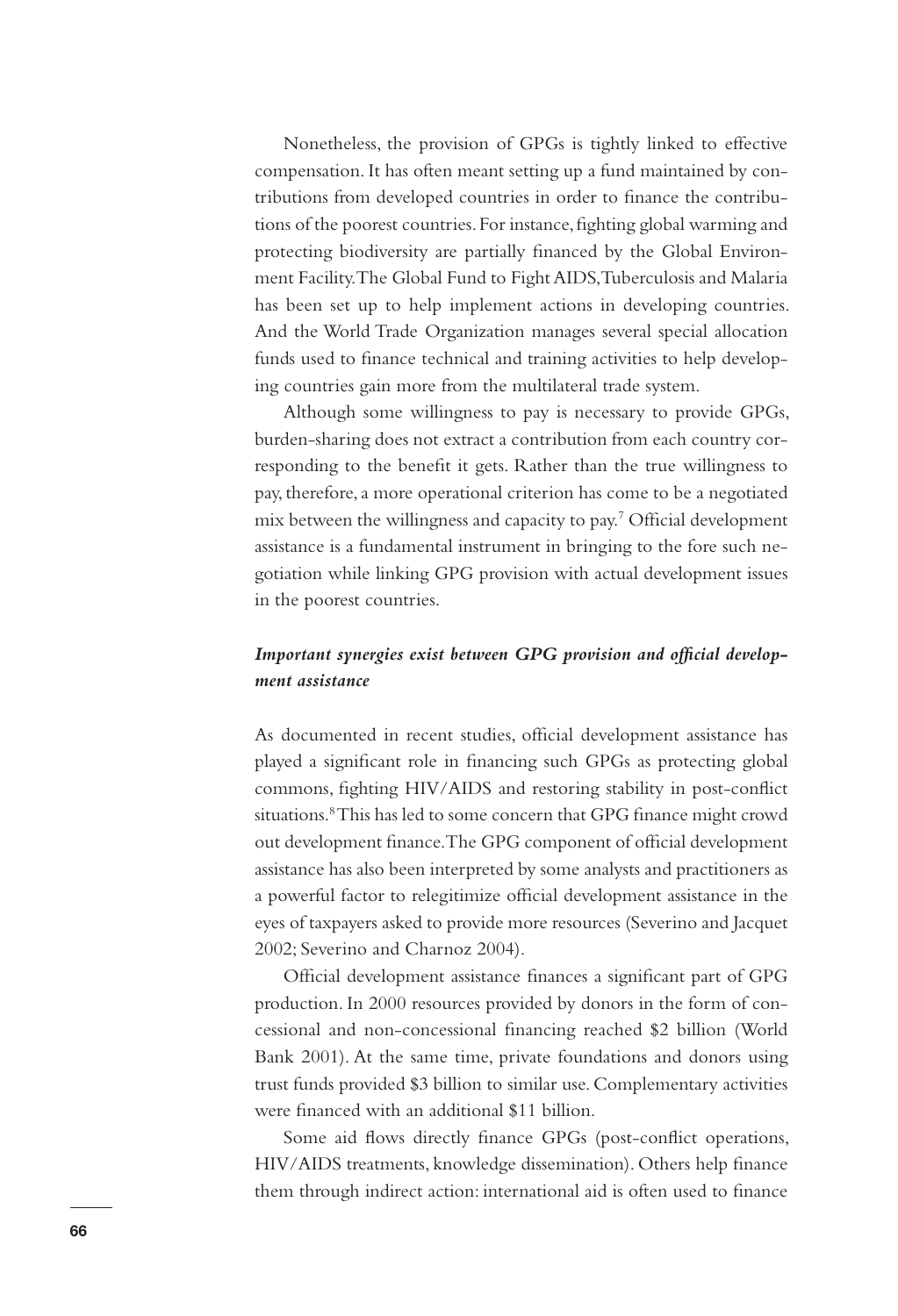#### **Jacquet and Marniesse**

national public goods that indirectly contribute to GPG production or act as a lever in a co-financing framework. For instance, this is the case for the health system or providing access to clean drinking water, both of which are essential in the fight against HIV/AIDS.

Official development assistance for financing GPGs is rather concentrated. In 1998 the first five beneficiary countries were Bangladesh, China, India, Indonesia and the Philippines, with Indonesia and the Philippines receiving between one-fifth and one-quarter of aid (te Velde and others 2002). The use of official development assistance to finance GPGs is largely explained by the fact that development and GPG issues often overlap because global action must translate into local improvements. But international donors also want to contribute to GPG production as such. The question of the legitimacy of using official development assistance for financing GPGs is the subject of an ongoing debate.

# **Theoretical insights and typologies**

# *Global public goods from a public economics perspective*

Samuelson (1954) was the first to develop a formal theory of public goods provision. A key property is that each consumer can consume as much as wanted without diminishing the amount available to others (non-rivalry). There is a zero marginal cost in allowing another to enjoy the benefits of a public good. When it proves infeasible to exclude someone from these benefits (non-exclusion), the public good will not be privately produced in a competitive market; individuals will rely on others to pay so they can freely enjoy its benefits. Moreover, at the theoretical optimum, the level of production should be such that the marginal production cost is equal to the additional social utility (the sum of the marginal willingness to pay for the good from all individuals). But when the good is non-rival, consumers have no interest in revealing their willingness to pay.

Three implications stem from this simple discussion. First, a typology develops based on the degree of "purity" of public goods, namely the extent to which their production is non-rival and non-exclusive. Second, as Kolm (1987) has shown, the optimal solution will be based on a consensus negotiated between the beneficiaries and the producer(s) regarding the type and amount of the public good to produce and what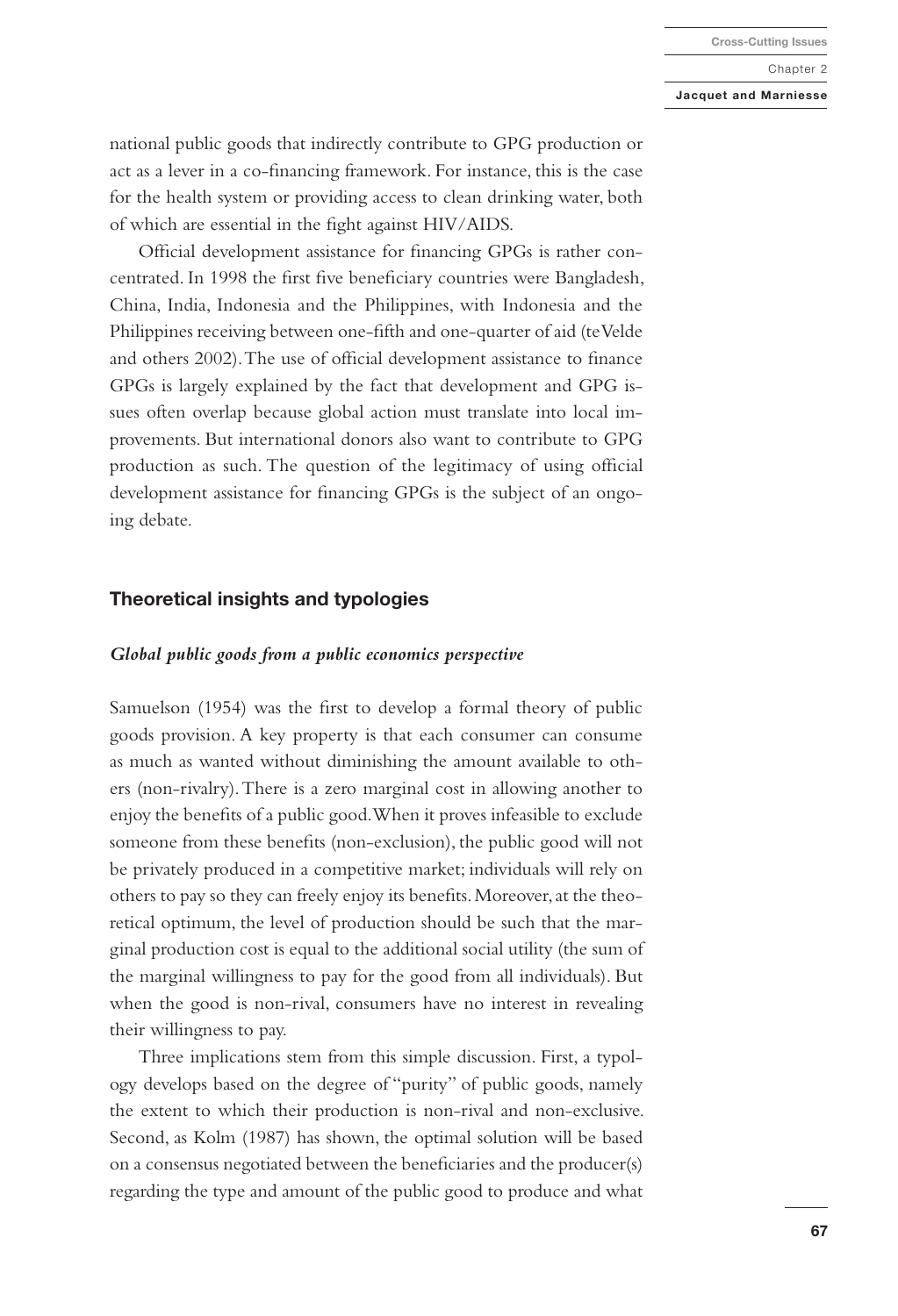each beneficiary will contribute to its financing. As soon as a public good exhibits some exclusion—those who might benefit without paying—it can be produced by the private sector on its own volition and according to market laws. When non-exclusion applies, however, negotiations will suffer from a lack of clarity and credibility, requiring outside (government) intervention to avoid a situation of suboptimal production.

Third, even though a public good can be privately provided, government intervention will generally—at least when there is no possibility of exclusion or exclusion is very costly—be necessary to deal with the free-rider problem and the transaction costs of any decentralized solution. Government action is called for to tax, spend, regulate, enforce contracts or distribute property rights. Options—with different financing requirements—differ by the distribution of the costs of providing the public good to the taxpayer (consumer) or to the producer of a negative externality (such as pollution). It is important for governments to internalize externalities so that market-based solutions can lead to adequate provision.

Moving to GPGs, there is an immediate difficulty. No entity at the global or multinational level is likely to take role that a government plays at the national level. Collective action must emerge from international cooperation and is subject to some difficult questions about efficiency, equity and legitimacy. Financing arrangements are only one aspect of these difficulties, and financing alone will hardly suffice. It is useful to think of financing GPGs as part of a package that includes rules, division of labour, monitoring devices, technical assistance, capacity building and redistribution mechanisms.

## *Production-based typologies*

Recent literature on GPG finance has sought to identify the production and financing modalities adapted to different kinds of GPGs (see Sandler 2001; Sweden, Ministry for Foreign Affairs 2001). The geographic spread of the externalities determines the geographical framework of financing and production (Sandler 2001). The subsidiarity principle applies: the production of the good, according to its characteristics, must be carried out at the appropriate level (country, multicountry union, region) that will be able to produce it more efficiently or that will produce "pieces" that could lead to the setting up of compensatory financial flows.

Within the appropriate geography, we now turn to four possible typologies. First, it is useful to characterize a GPG as to whether it re-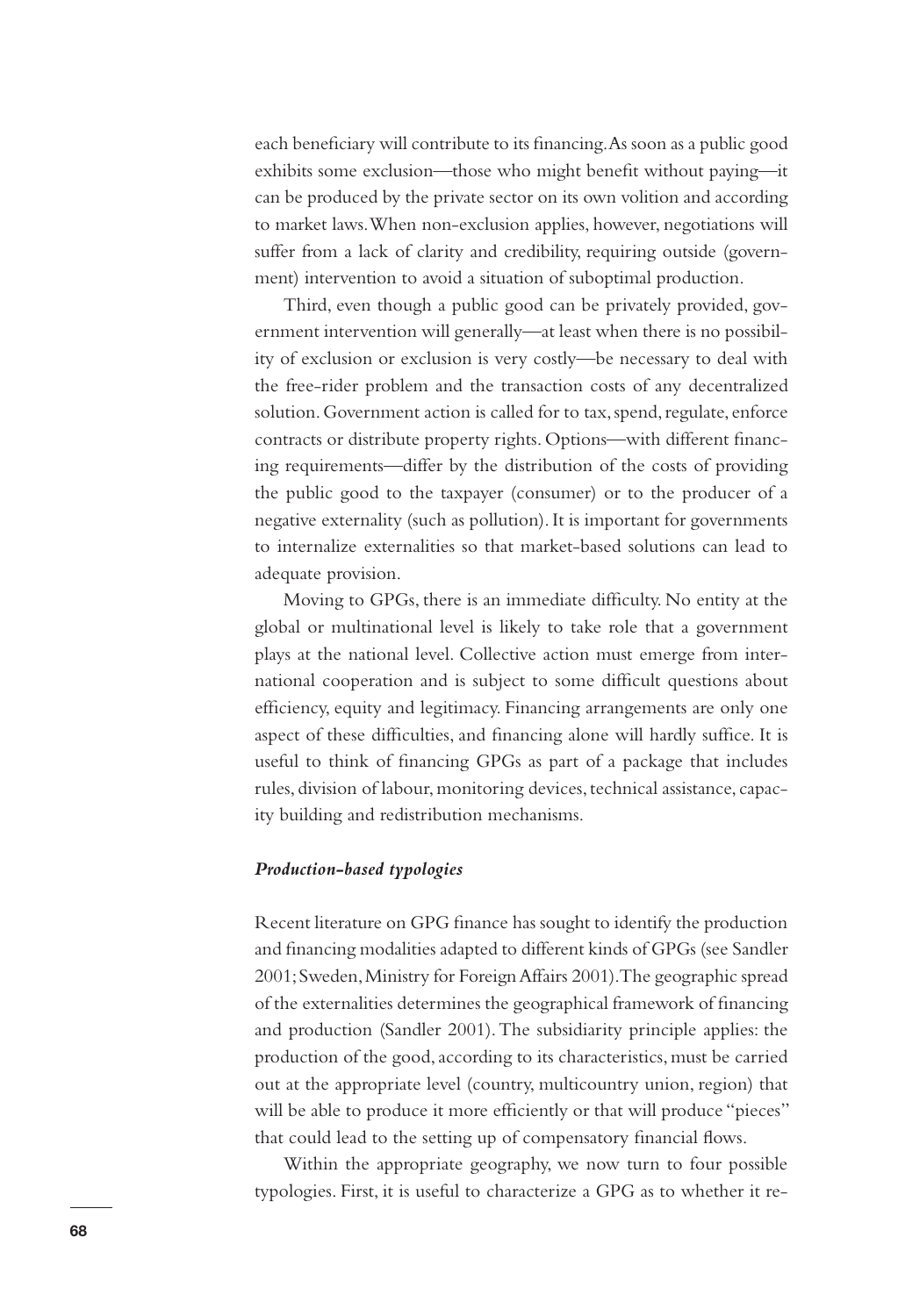#### **Jacquet and Marniesse**

quires regulation of externalities or production of additional goods and services. Second, as mentioned before, GPGs can be ranked by their degree of "purity" in terms of non-rivalry and non-exclusion. Third, the nature of the production process (discrete or continuous) provides useful insights. Fourth, GPGs can typically be grouped according to different "aggregation technologies" (summation, weakest link, best shot, weighted sum).

## *Regulation versus production*

A government can choose to regulate the production of externalities (such as pollution) or to finance the production of additional goods and services, which, in many cases, requires specific financing mechanisms.

- **•** For regulation, the government defines a goal and sets up a mechanism that will force or encourage agents to achieve it. Taxes or user payments might provide the necessary incentives for gaining control of the negative externalities or congestion effects while generating resources for producing the GPG or for compensation payments ("double dividend"). Such an approach is particularly well suited for protecting common goods, especially the environment. The government can then focus on creating or strengthening markets to re-establish an efficient climate of private incentives—property must be defined and allocated, and transparent regulations implemented. Although there is no direct financing requirement, resources will be needed to organize compensation towards those who are perceived to support an undue share of the costs and to cover the unavoidable administrative and transaction costs (such as inspections to ensure compliance with the preset standards).
- **•** For production, additional goods and services are more demanding in terms of financing. The general recommendation is to distinguish finance from production. While financing must be provided by governments (local or national), production need not be undertaken by the public sector. Once the coverage of production costs has been solved, actual production can be transferred to the private sector. Various forms of public-private partnerships can be envisaged (standard concession, management contract or leases). As far as club goods—a category of public goods allowing exclusion—are concerned, the role of the public sector is reduced. It can intervene to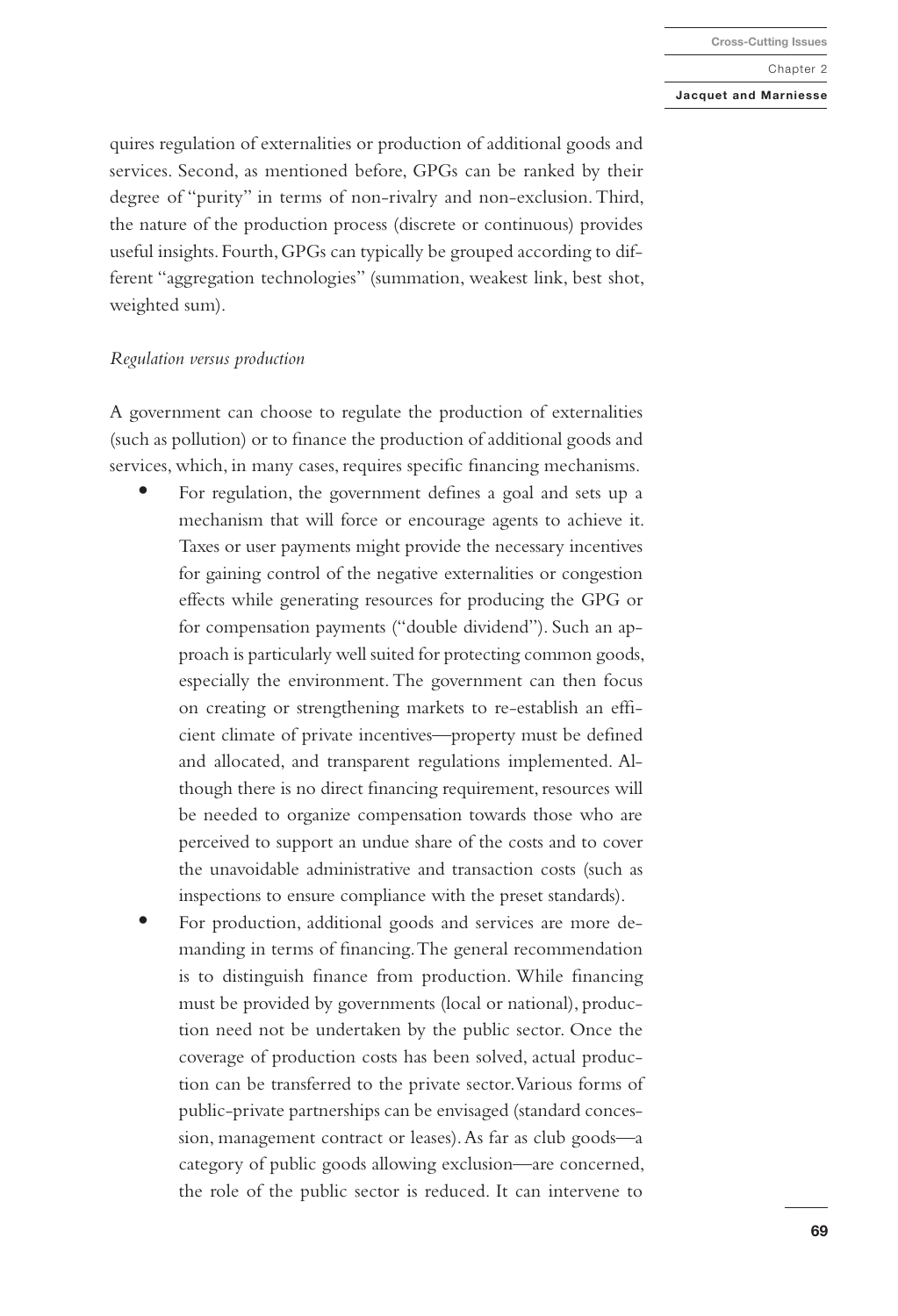ensure access to the good and to avoid suboptimal rationing (possibly caused by the price imposed by the private supplier). The production of the GPG, however, remains solely private in nature, financed by the users.

# *Pure versus impure*

A second typology distinguishes between "pure" and "impure" GPGs useful to determine the kind of public action needed to secure the good. A pure public good combines non-rivalry with non-exclusion. Free-riding is the greatest risk to pure public goods: all are free to benefit from the good, but it is in nobody's interest to help finance it. In this case, deliberate public action is required. Impure public goods exhibit partial rivalry or exclusion. The following conclusions emerge from the existing literature (see Sandler 2002).

- **•** The possibility of at least partial exclusion invites private participation. Indeed, the possibility of total or partial club-type exclusion opens the way for financing (and independent production) by the private sector. According to the degree and the costs of exclusion, public action could take charge of part of the production to provide wider consumption possibilities. Institutional arrangements can strengthen the benefits linked to exclusion and the role of the private sector.
- **•** Rivalry factors (such as limited resources faced with extinction) call for a regulatory framework that determines the rights of use, avoiding overconsumption spurred by rivalry. Purely financial aspects are not necessarily the main priority, but are important in terms of effort sharing.

# *Discrete versus continuous*

Barrett (2006) focusses on production processes, which can be continuous, discrete or binary. A continuous process occurs when the result depends on all of the additional actions of the countries involved. A discrete process, such as the discovery of a vaccine, moves forward (relatively) chaotically and is more likely to succeed if it is bolstered by a continuous effort. A binary process includes a level beyond which the good is provided and below which it is not provided, such as with disease eradication. A binary process is at first continuous and later becomes discrete as it reaches its success threshold.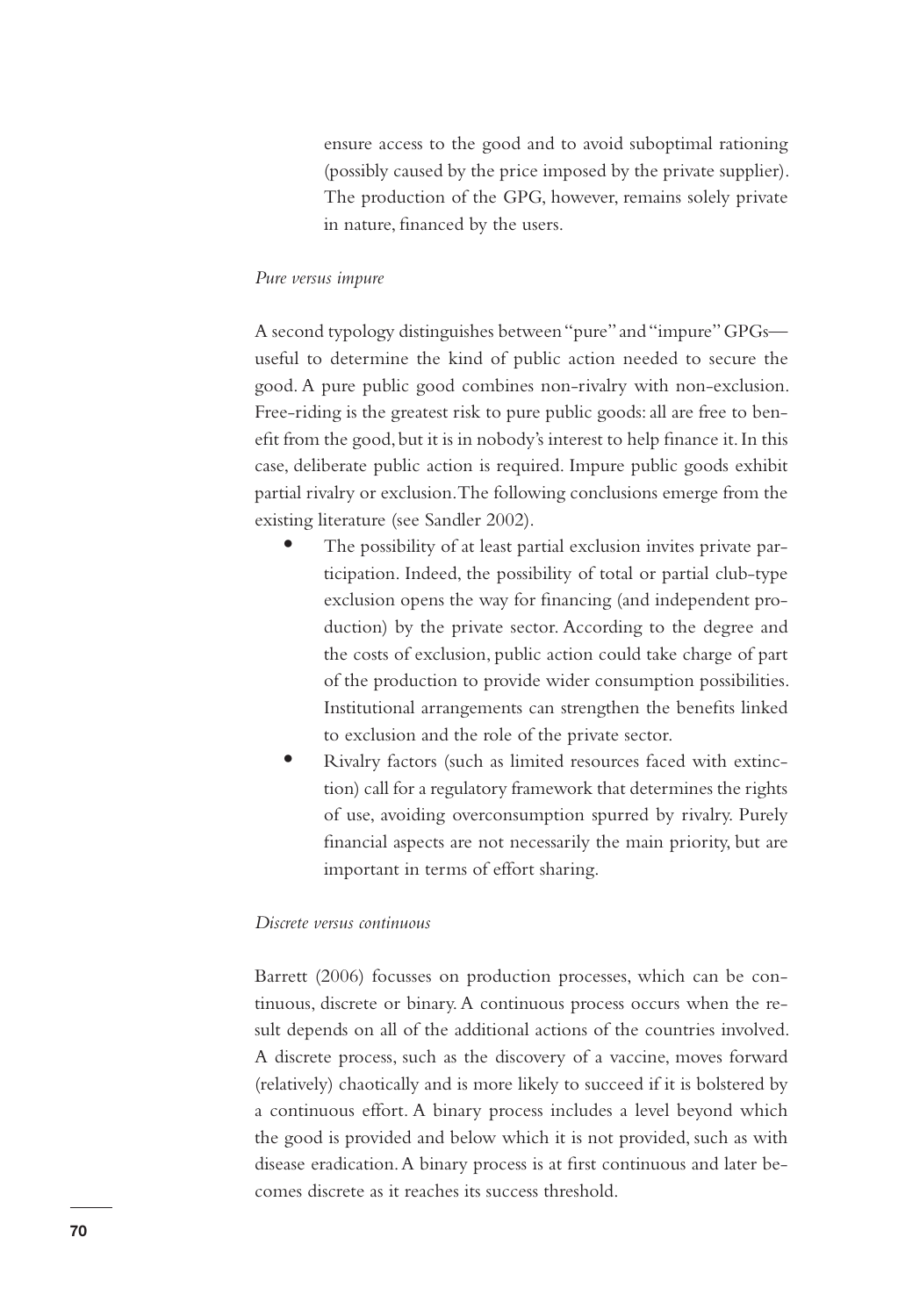#### **Jacquet and Marniesse**

- **•** For discrete and binary processes, the international community should amass large sums to produce the GPG as rapidly as possible. Such investment makes it possible to cancel all social, economic and environmental costs, present and future, that are the result of GPG non-production. Examples include: major regional works (such as canals), rehabilitating endangered heritage, vaccination campaigns against major diseases, emergency interventions in war-torn areas (which shifts the emphasis from long-term actions to peacekeeping) and research to identify new vaccines or treatments (assuming that the likelihood of finding a vaccine is positively correlated to the amount of research towards its discovery). The challenge for the international community is to prevent the international public bad (as the result of non-production) from surging out of control. Financial resources should be mobilized as soon as the production cost is less than the sum of the benefits gained by the countries (or companies) most encouraged to produce it. It is desirable to open all possibilities of contribution—private and public, including public-private partnerships. To this end, a global fund fulfils three tasks: receiving targeted resources, facilitating donor coordination, allowing easier monitoring of the global effort and its results and facilitating accountability in the use of funds thanks to its specific objective. The situation becomes more complicated if the production cost is markedly higher than the financial abilities of potential beneficiaries.
- **•** Continuous GPGs (and some particularly complex binary goods) require long-term efforts from different actors. This often implies decentralized actions and numerous targets, making different modes of financing possible, which is why they are considerably more difficult to finance and produce. Two types of continuous GPGs are distinguishable by the nature of the associated externalities: public goods that call for changes in behaviours to limit negative externalities and those that require deliberate action to provide additional services to exploit positive externalities. Fighting global warming and protecting the ozone layer clearly belong to the first category. Maintaining existing international regimes and diffusing knowledge belong to the second.

Conclusions on the degree of urgency of collective action must not be drawn from this classification. In particular, we do not mean that be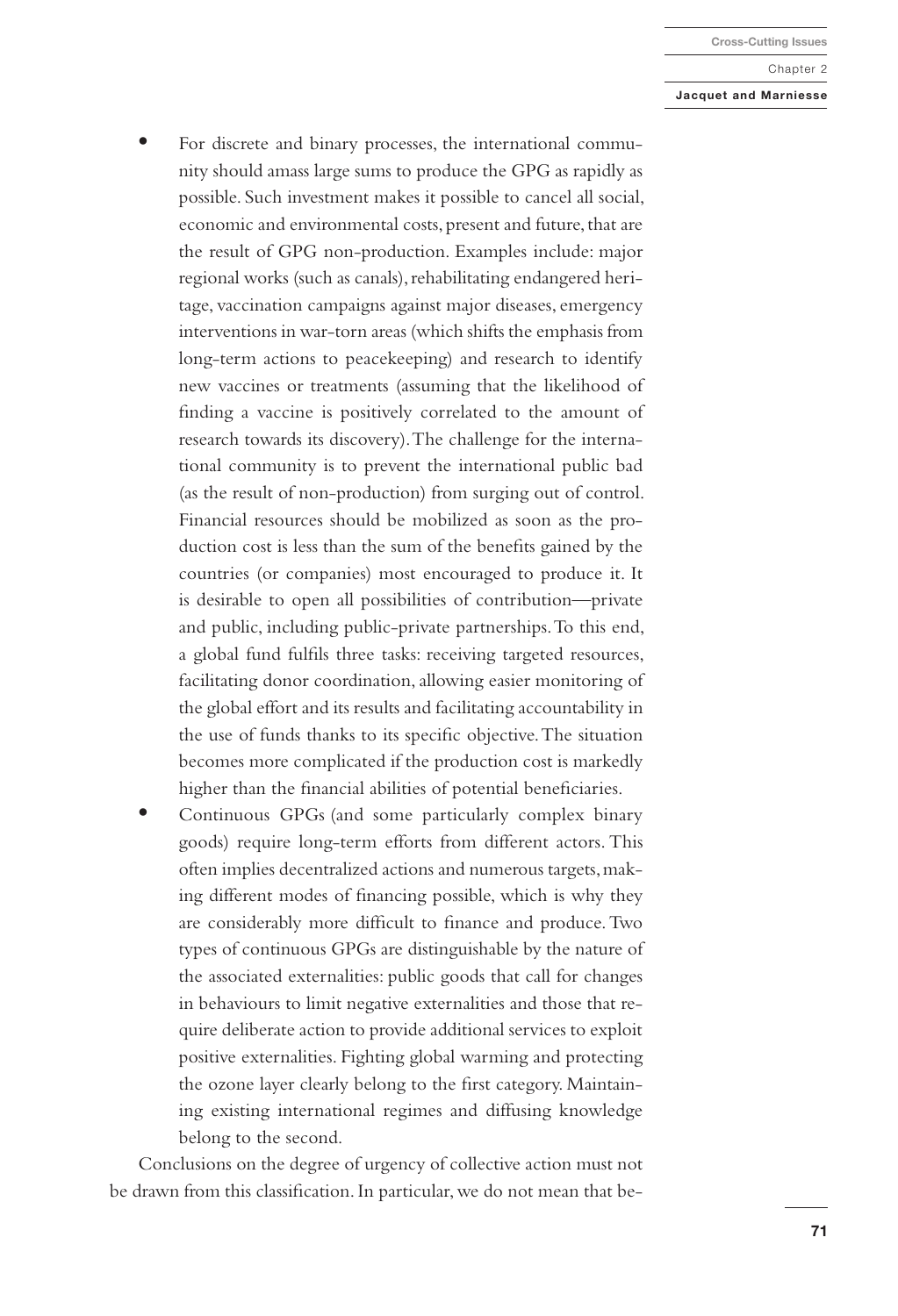cause production is technology based (continuous or discrete), nothing is to be lost by waiting (though at times it might be advisable to wait in order to amass more information on the costs and benefits of production). For example, the fact that the struggle against global warming is continuous and not discrete does not mean that delaying action is an acceptable option—the damage caused by waiting is often irreversible (see Guesnerie 2003).

# *Aggregation technology*

Hirshleifer (1983) distinguishes four production technologies:

- **•** Summation—goods result from the sum of all actions undertaken to produce them.
- **•** Weakest link—goods are determined by the least active producer.
- **•** Best shot—goods require only one producer and are set by the best producer.
- **•** Weighted sum—individual contributions possess weights, reflecting the marginal impact that a unit of a contributor's provision has for total provision of the GPG.

This distinction is useful in thinking about incentives to produce GPGs. Summation requires collective action, while weakest link and best shot call for a concentrated effort. In the weakest link case (and provided the negative externalities are large enough), everyone has an incentive to help improve the level of production.

## *Mixed public goods*

Many public goods, however, exhibit several classifying properties. GPGs such as the fight against climate change involve many interventions, ranging form the local level to the global. They lead to actions directly oriented towards producing the GPG and complementary actions<sup>9</sup> that often come from the production of national public goods (construction of socio-economic infrastructures), large-scale one-off actions and long-term actions (support, maintenance). Direct GPG production is necessarily bolstered by many complementary actions, which can, in some cases, come from official development assistance. The fight against HIV/AIDS is another example, including actions by all victims to eradicate the pandemic (weakest link good) together with a discrete effort (finding a vaccine and eradicating the illness) and a continuous effort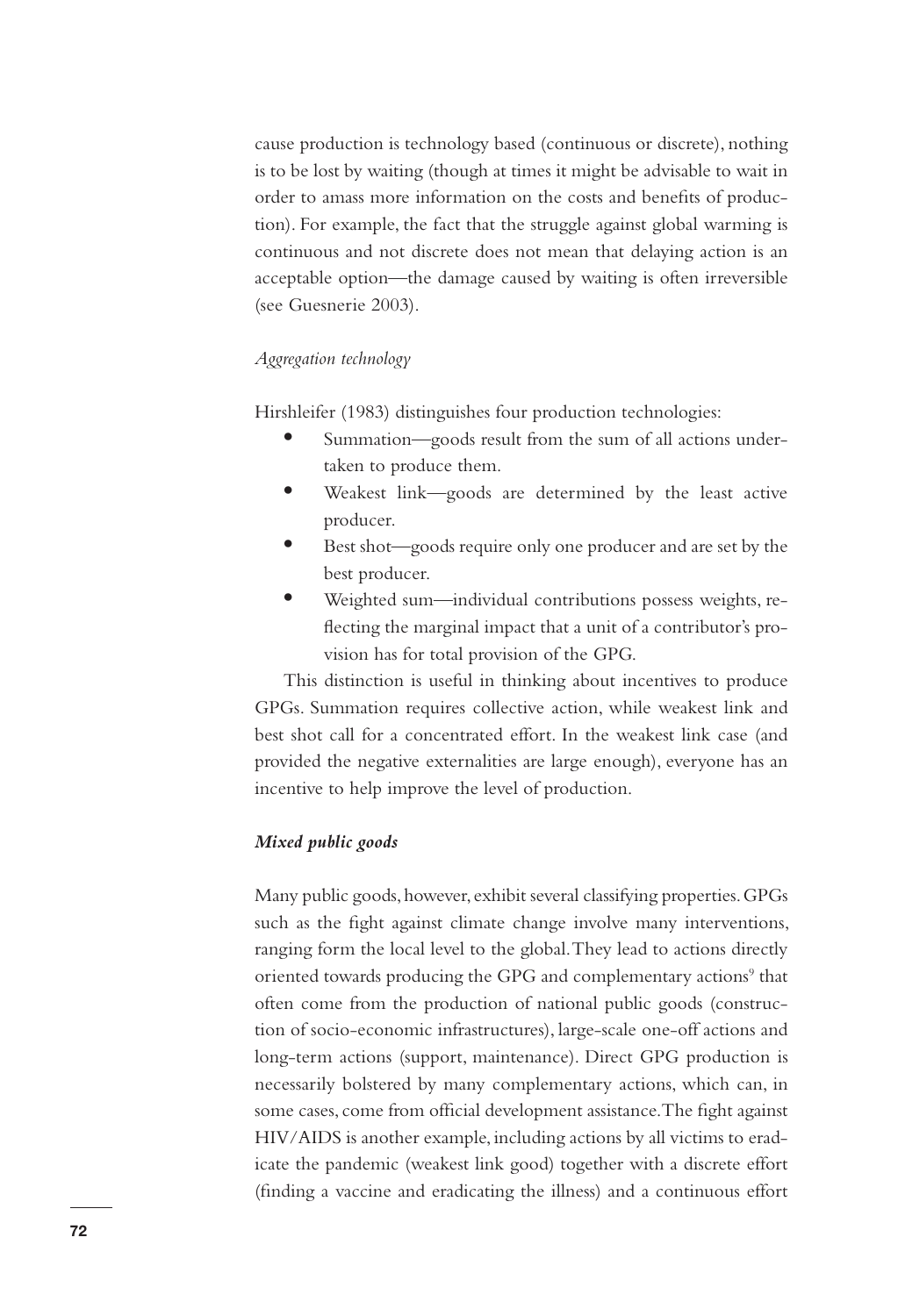#### **Jacquet and Marniesse**

(developing performing national health systems). Actually, most GPGs mix a need for a major effort over the short term and an additional and continuous effort for maintenance operations or aid activities. It is not enough to provide for short-term financing needs, for example, through specific funds set up for that purpose. Longer term recurrent needs should also be provided for.

## *The fight against HIV/AIDS*

The fight against HIV/AIDS is not yet covered by international treaties, but is partly financed by the Global Fund to Fight AIDS, Tuberculosis and Malaria.10 It implies both prevention and cure. Prevention is a continuous component, and cure is urgent and discrete. But as long as a vaccine does not exist and prevention is partial, the fight against HIV/AIDS is a continuously discrete GPG because a cure will be continuously needed.

This GPG also encompasses a variety of elements of health care that can be defined as public goods: access to treatment, discovery of a vaccine and access to an effective health care system. The global or national nature of the various elements determines the nature of the action to be taken to produce them. The establishment of health care systems thus belongs to the realm of national policy and is funded by national budgets or official development assistance. On the other hand, funding of the "direct" fight against major pandemics is in the province of collective resources, whether global or decentralized.

Global collective action to mobilize and coordinate resources is only one aspect of successfully fighting HIV/AIDS. In particular, success hinges on consistent efforts to improve national health systems. It is not enough to make treatments available. They need to be administered and monitored, which requires trained staff and efficient public health systems. Public health spending barely represents 1.2% of GDP (less than \$6 a person) in low-income countries and 3% of GDP (\$60 a person) in middle-income countries. Compare that with 6.7% of GDP (\$1,307 per person) in Western Europe (WHO 2004). Governments of the hardest hit countries simply cannot control the epidemic and strengthen their healthcare systems without external funding. The relationship between a GPG and sectorwide efficiency considerations stands at the heart of the development process. Besides the Global Fund, official development assistance for health sector equipment and capacity building is crucial, both for development and for fighting HIV/AIDS.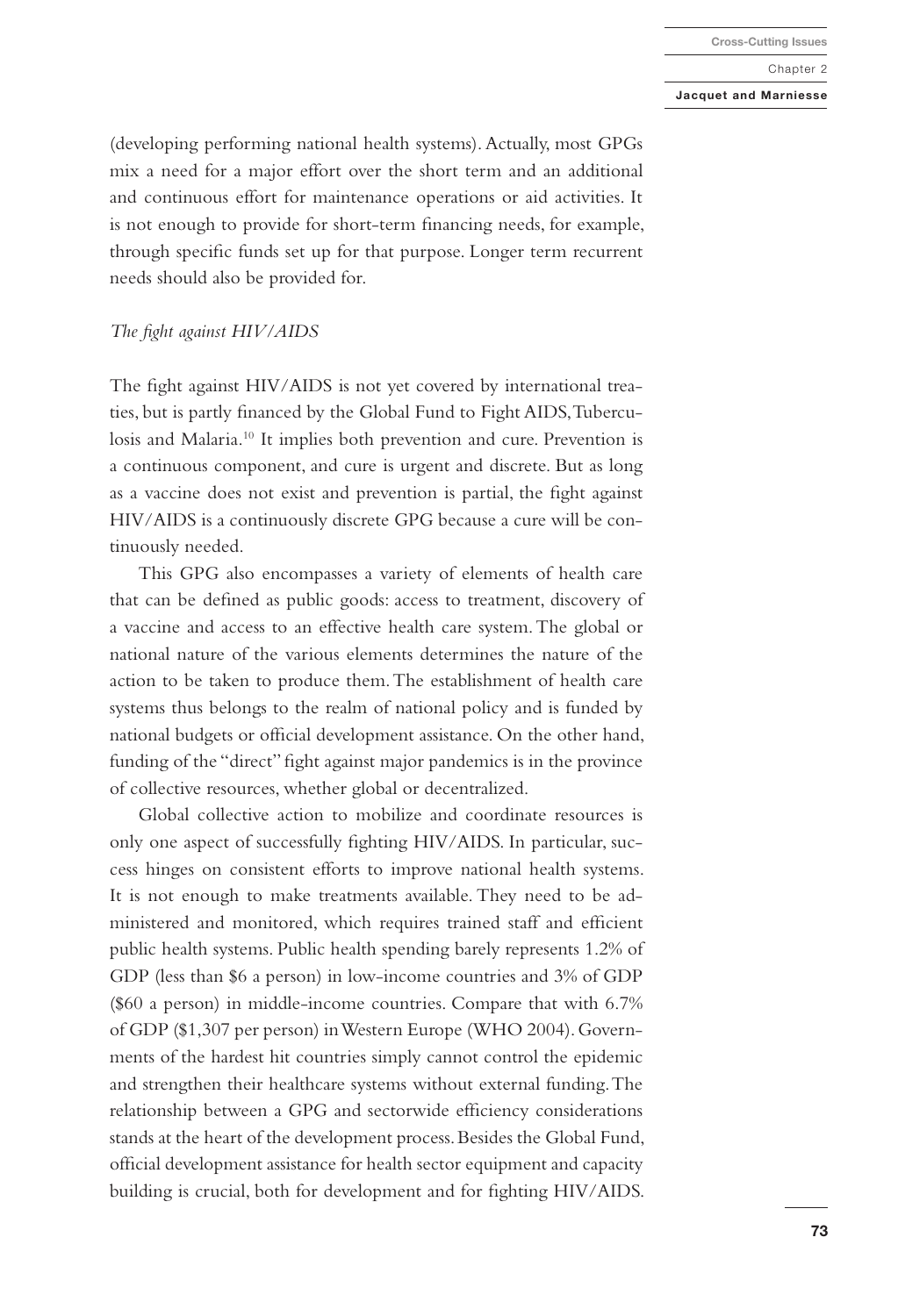Crucial to the fight against HIV/AIDS—in order to allow for eradication and to transform the GPG into a discrete, binary public good—is the development of a vaccine. It requires substantial financial resources that the private sector is not ready to commit spontaneously because the solvency of the market for the future vaccine is uncertain at best. There is room to commit public resources to improving incentives and to commit some official development assistance resources to improving the solvency of developing countries' markets for such a vaccine. Proposals, notably by Kremer (2002), have been made to that end.

According to Sachs (2001), the total additional annual cost of responding to AIDS will reach \$26 billion in 2007 and \$46 billion in 2015.11 The Global Fund (2004) has mobilized substantial resources: a little more than \$3 billion, and \$5.4 billion pledged up to 2008—with 95% coming from developed country governments. By 1 August 2005 the Global Fund had signed agreements for 316 grants in 127 countries. In little more than 30 months, it has disbursed more than \$1.3 billion, or 55%, of grant commitments. It also largely contributes to the coordination and harmonization of programmes to combat HIV/AIDS, thereby reinforcing these programmes' combined effectiveness.12 But its weaknesses in maintaining and renewing necessary commitments limit its efficiency.13

Private sector participation opens promising opportunities, as demonstrated by initiatives taken by large firms in Sub-Saharan Africa, where Daimler Chrysler developed a programme to fight HIV/AIDS among its workers. And there is much more potential to tap through innovative uses of official development assistance—public-private cofinancing schemes, public subsidies to extend the coverage provided by private healthcare centers, partial subsidization of individual costs.

# *The fight against global warming*

Global warming is a global public bad. Climate stability, a global public good, is non-exclusive and non-rival, thus private actors are not prompted to invest for benefits that everybody will be able to enjoy freely—and free-riding should be expected. There is wide scientific consensus that global warming can be attributed to human activities and will continue with widely varied effects (Intergovernmental Panel in Climate Change 2001).

Fighting global warming is an additive and continuous process, calling on many national and international actors from the public and pri-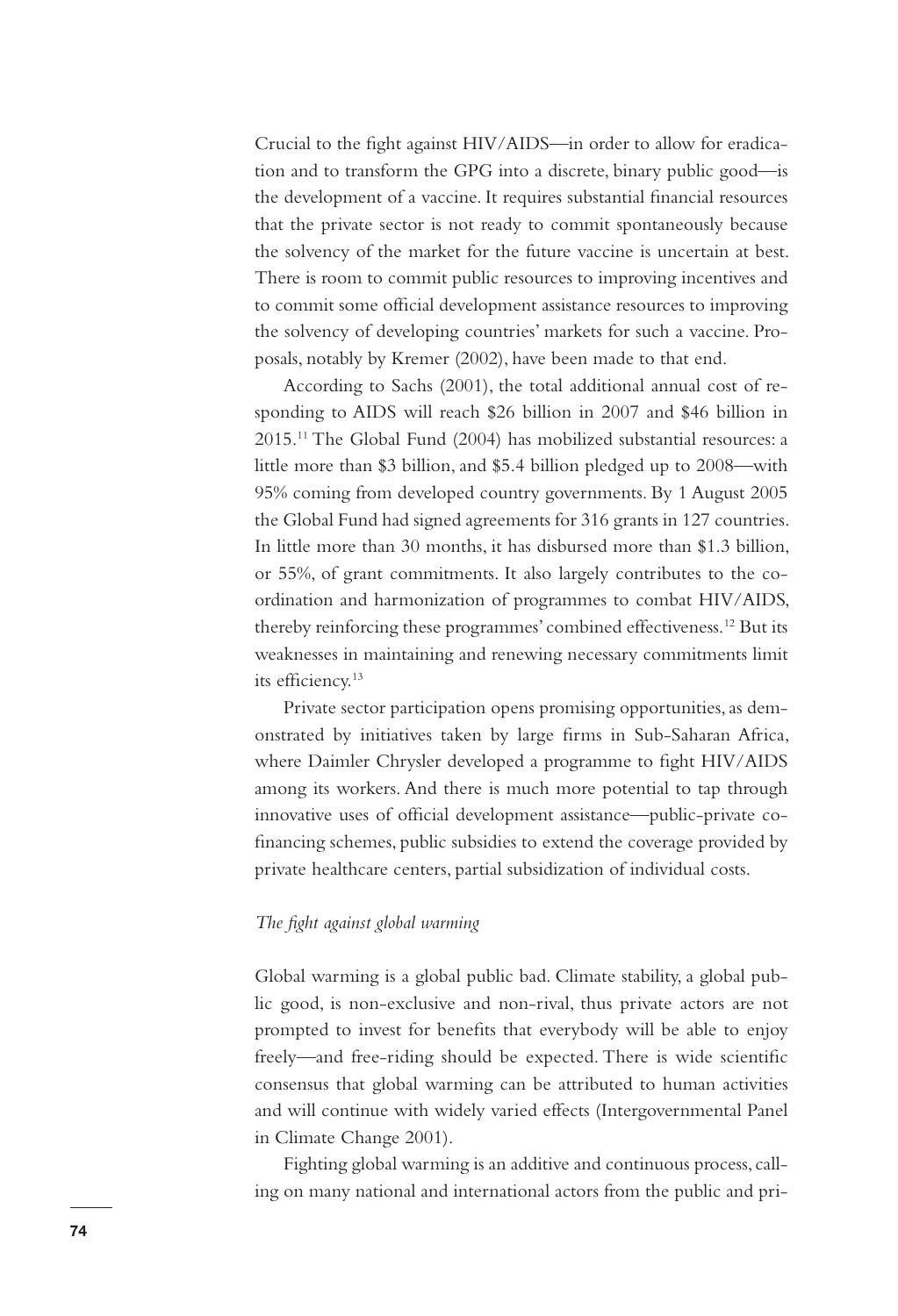#### **Jacquet and Marniesse**

vate sectors. Developing countries are reluctant to bear the burden of managing a global challenge that is historically not of their making. But they will likely be the hardest hit. And fast-growing emerging countries such as Brazil, China and India are becoming major producers of greenhouse gases.

The fight against global warming requires:

- **•** Collective action—the more countries contributing to reducing emissions, the more effective global action will be.
- **•** Sustainable action—a continuous process.
- **•** Action at different levels—global, national and local, under the subsidiarity principle.
- **•** Equitable action—to take into account the specific situation and development needs of developing countries.
- **•** Swift action—at first sight, immediate action may appear more costly than a delayed action that would incorporate new scientific data, avoid accelerated obsolescence of the capital and take advantage of technological innovations. But these arguments must be counter-balanced—low-cost measures could be swiftly adopted, the risk of irreversible damage is high. (Uncertainties prevail, but they do not justify inaction as an irreversible climate change with daunting consequences could happen before we have sufficient proofs of warming and information on its causes and consequences.) $14$

The Kyoto Protocol, a limited cooperative framework ignored by the United States, is based on commitments by industrial countries to reduce greenhouse gas emissions. In order to partially offset inevitable flaws in the initial individual commitments, minimize the costs of implementation and enlist developing countries, the protocol has introduced a system of tradable emission permits (article 17) and allowed countries to register reductions in emissions resulting from an investment made in another industrial country (joint implementation) or from an investment in a developing country (Clean Development Mechanism). The World Bank leads in shaping the Clean Development Mechanism and acts as the manager of carbon credit purchaser funds and arranger of projects that generate carbon credits.15 Other donors also help define and implement Clean Development Mechanism projects at different levels.16

It is likely, however, that more resources will be needed to promote clean development in developing countries. This task is carried forward by the Global Environmental Fund, the financial instrument of the cli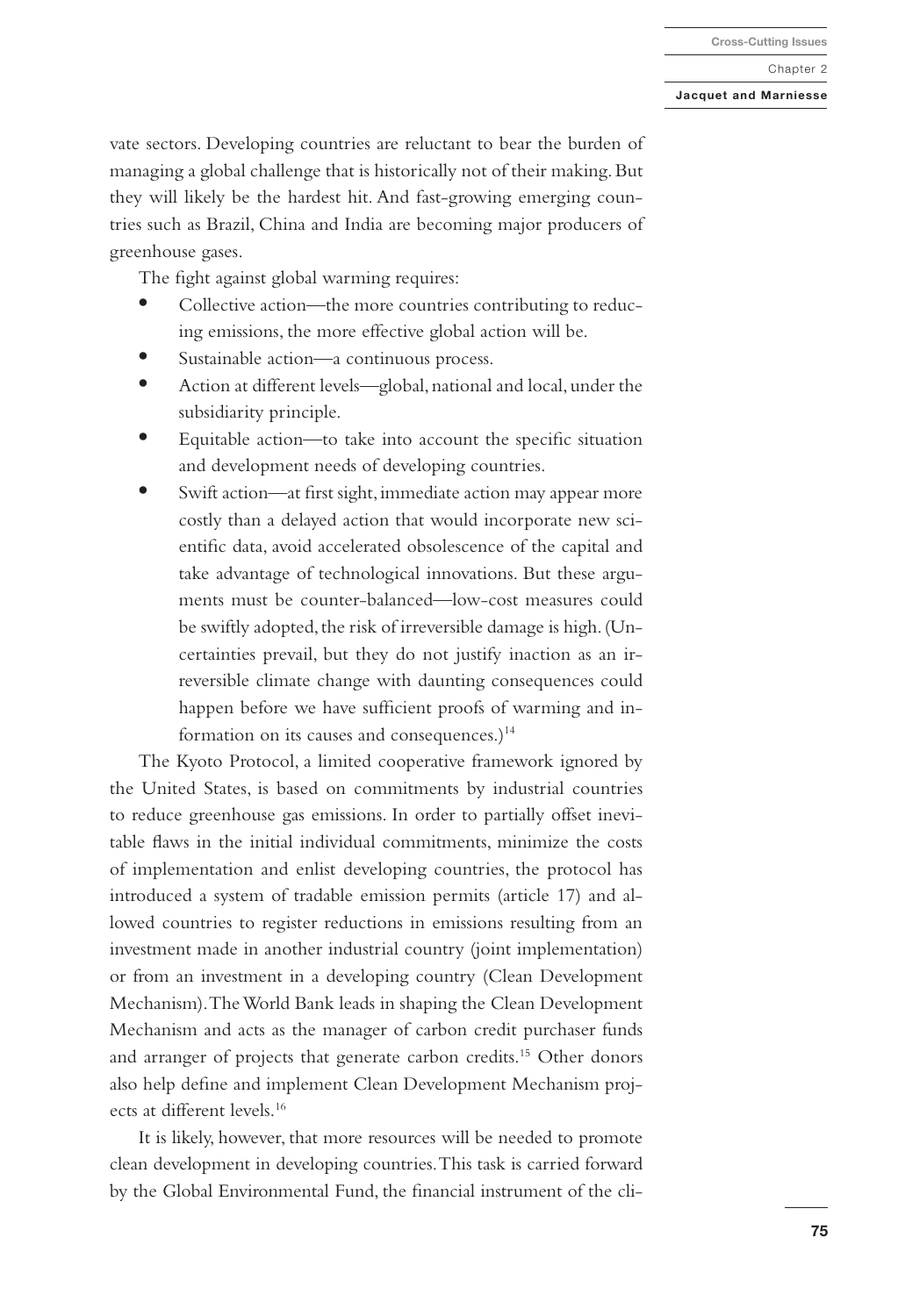mate convention.17 This challenge provides a powerful reason why even emerging countries like Brazil, China or India need and deserve development aid. There is a good rationale, however, to direct aid towards GPG provision and, of course, to push for an increase in global aid levels.

Industrialists are increasingly environmentally conscious. This awareness, combined with reputational stakes, society's pressures and more binding regulations, are prompting manufacturers to invest in cleaner production techniques and equipment that treats downstream pollution (Vittek 2000). But such an investment, when less profitable than existing technologies, requires outside incentives or specific support.

Overall, countries, donors and private actors are still learning. Current mechanisms are quite cumbersome—the market for carbon credits needs to be created from scratch. Despite difficulties, useful projects can be built, and a potentially promising learning process seems to be in place.

# *A political economy perspective*

Any collective action at the international level needs to recognize the difficulty of dealing with GPG financing without considering the position of the United States. To the extent that the production of a GPG requires either a single action by the United States or collective action implying its participation, one can distinguish four kinds of circumstances:

- **•** *"What is good for the United States is good for the world."* The United States engages in the provision of the GPG because the expected return for its national interests is perceived to justify individual action. It then invites other countries to share part of the burden. Consider the Montreal Protocol. The United States stood to gain a great deal, even as simple producers, but encouraged other nations to take part in the collective effort. Thus as long as the interests of the leader nation are at stake, financing does not present a problem: solutions will be found. Sharing the burden comes only as a secondary issue, but can remain a controversial matter for a long time.
- **•** *"What is good for the world is good for the United States."* The United States will not take the lead but may be willing to participate. This is a standard case of collective action. In this favourable scenario, the discussion is efficient; financing is a question of national and international politics, of diplomacy and international negotiations, with the best instrument and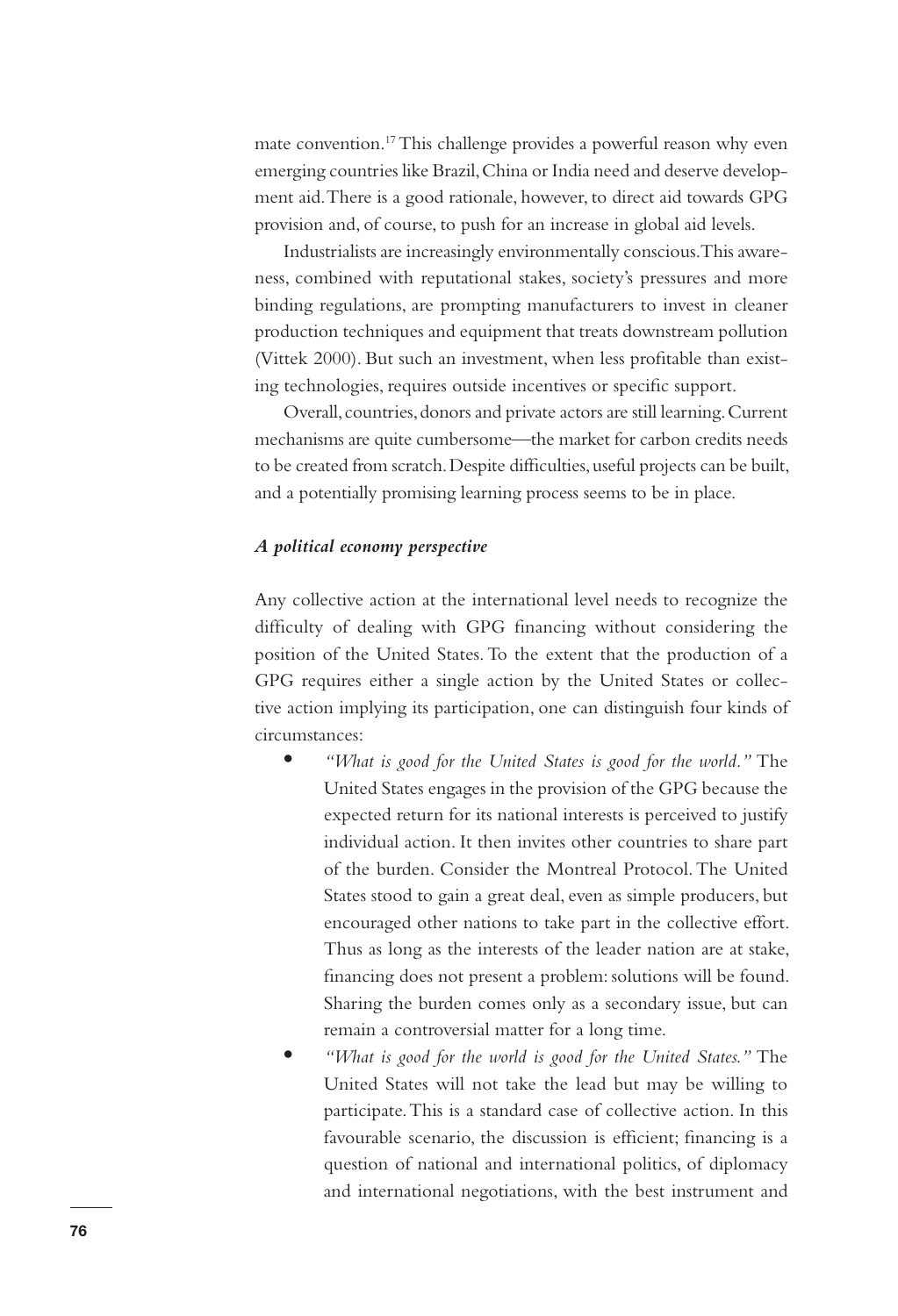## **Jacquet and Marniesse**

best approach an issue ever in the background. Shared interests make collective action desirable but not necessarily easy to achieve goals, as Olson (1965) amply demonstrates.

- **•** *"What is good for the world is not good enough for the United States."* More problematic, this case concerns public goods for which other countries see some value, but for which the United States sees no utility. These GPGs will be produced only if US participation is not a necessary condition. In the case of summation goods with a large impact from US behaviour, production by others will be inefficient. Again, consider the Kyoto Protocol. Any attempt to reduce greenhouse gas emissions without US participation will have limited effects.
- **•** *"Neither the world nor the United States knows what is really good for it."* The demand is only partially revealed because the need has been poorly identified. What, for instance, is really known about conflict emergence or conditions for maintaining peace? In this case, work to understand the phenomena and work to convince must be initiated. At this point the question of financing might seem secondary.

Of course these observations do not seek to restrict GPG financing to the US position alone, but rather remind us that international politics remains a crucial factor.

# **Financing implications**

The previous section has suggested that there will be no such thing as an "optimal" GPG financing instrument. Instead it is worthwhile to focus on the characteristics of GPGs to be financed and adapt instruments accordingly. Beyond political will and a proper institutional framework, financial engineering is crucial to the future of GPG finance.

- **•** The nature of providing a given GPG: Does it imply the additional production of specific goods and services? Or does it rest on incentives to change behaviours, through regulation or taxation? While additional production requires additional financing, incentives imply mainly institutional and political economy challenges (appropriate regulation or taxation).
- **•** The degree of purity or impurity of a given GPG determines if and how the private sector will be involved in its provision and who will bear the costs.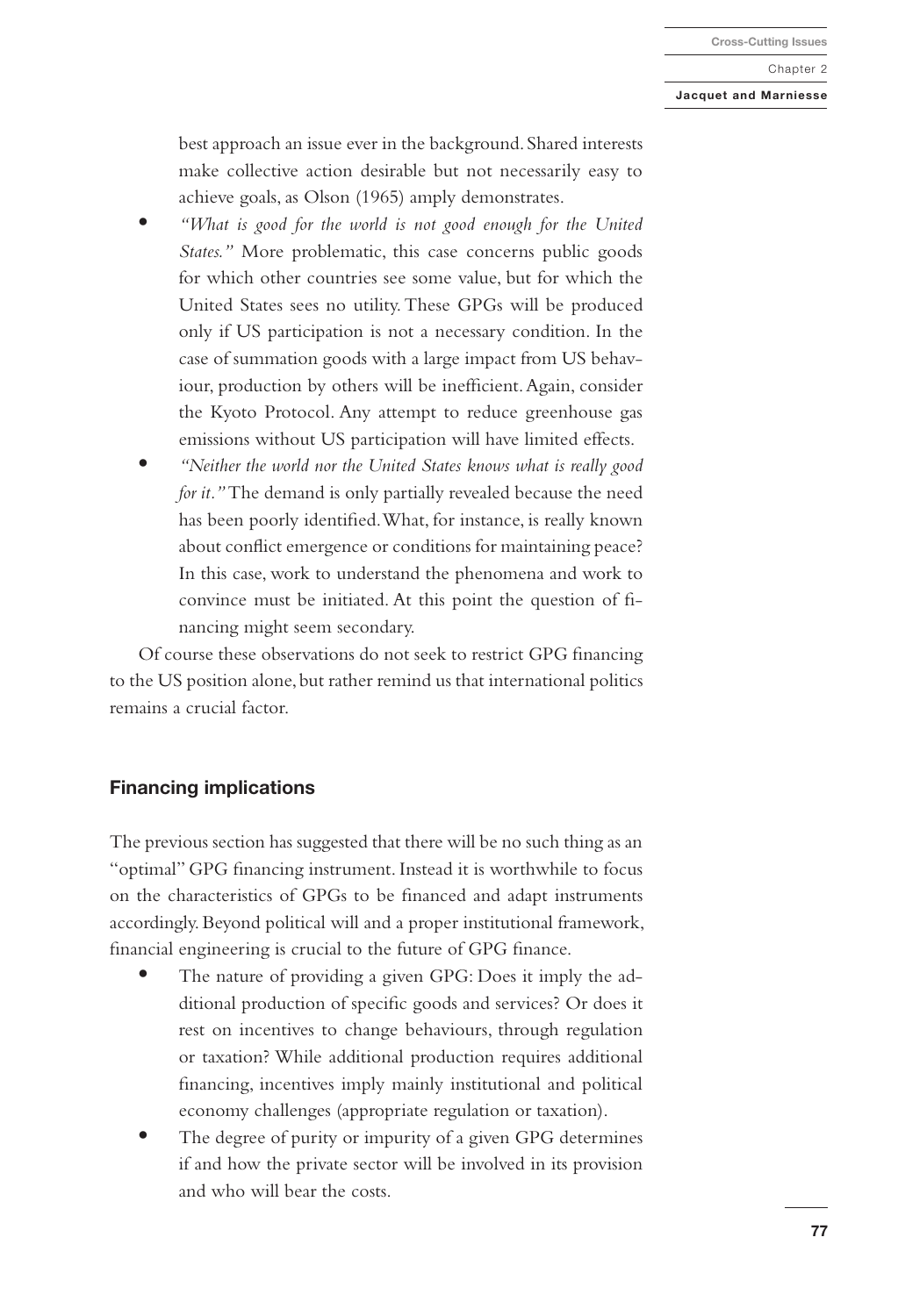- **•** Aggregation technology determines how best to share the provision of different GPGs and what kind of international action is needed.
- **•** Directly influencing the type of instruments to be used is whether a given GPG is discrete or continuous. Continuous GPGs require predictable financial resources. Discrete GPGs require an immediate and possibly massive mobilization of resources.

# *From typology to financial schemes*

To foster further brainstorming, we propose a simplified diagram of GPG provision and financing (see figure 2.1). A few boxes remain empty because of inconsistencies between GPG characteristics. Our classification is at best tentative, notably because a number of socially constructed public goods escape consistent classification. For example, information dissemination could be considered a pure public good. But it is a difficult and occasionally technical process, likely to exclude many potential users, and is classified here as an impure GPG. This diagram suggests that four broad and loosely defined categories of GPGs stand out in terms of their financial implications:

- **•** *Private provision GPGs.* Club goods can typically be financed by the private sector. Public financing is limited to ensuring access and avoiding suboptimal rationing.
- **•** *Leader-led provision GPGs.* In some cases a simple cost-benefit calculation provides an incentive for a country to act alone as a leader, notwithstanding later efforts to share the burden. Even when provision has clear national net benefits, global financing may be necessary when the potential leader faces a financing constraint. Political economy and diplomatic considerations will play a clear role in reaching any sort of agreement.
- **•** *Behavioural GPGs.* When the externalities can be internalized, a GPG can be financed by consumers (or producers) through mechanisms that make them accept all the costs (or benefits), notably in terms of changes in behaviours of provision. Some negative externality GPGs such as fighting climate change belong to this category. And positive externality GPGs can be provided through adequate regulatory and taxation policies and through the implementation or strengthening of a prop-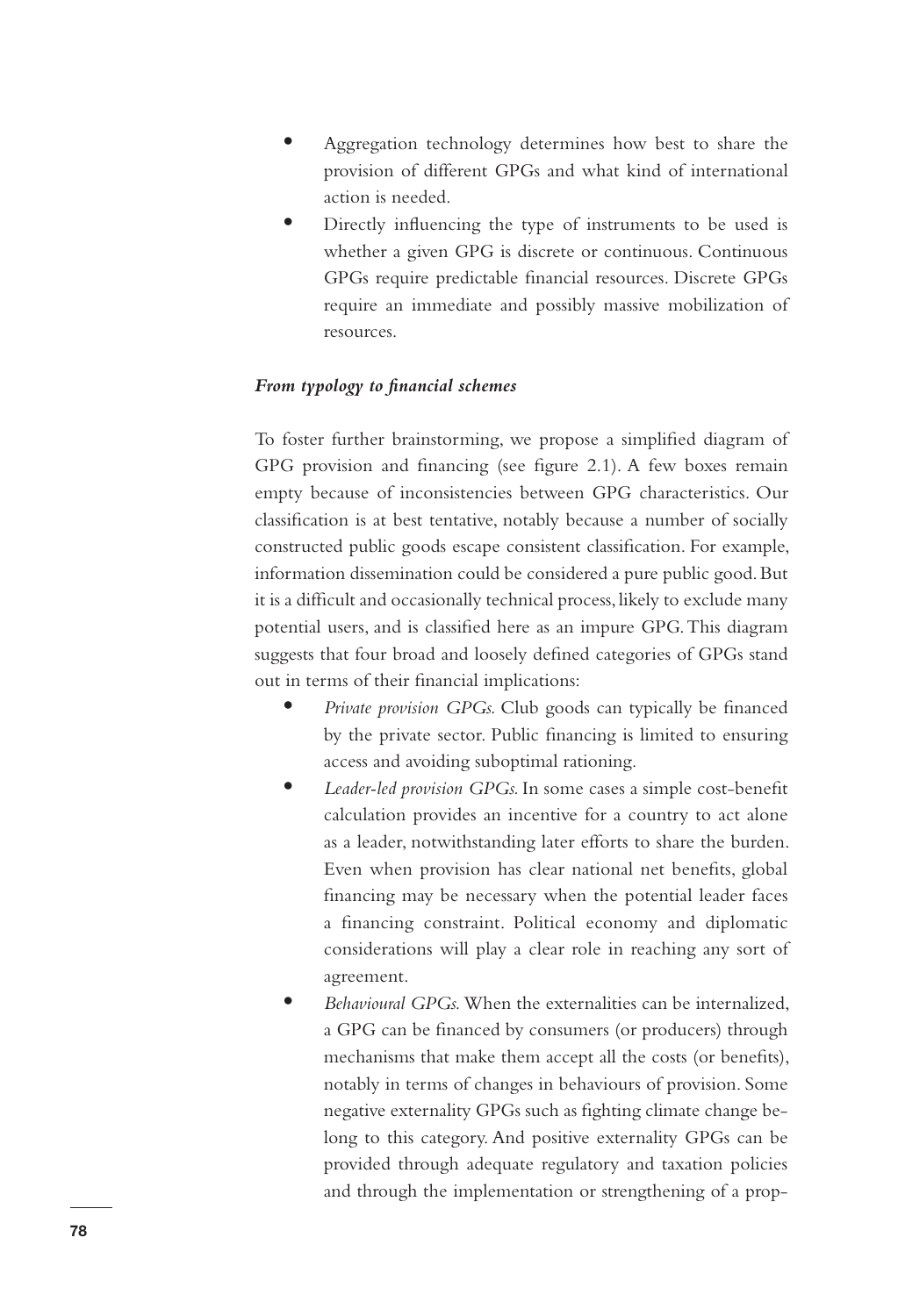#### **Jacquet and Marniesse**

erty rights system (essentially on pure GPGs produced using a best shot technology). These are basically "no-cost" GPGs, but proper incentives through adequate compensatory mechanisms are needed. Moreover, producing continuous effort GPGs means seeking out the active participation of the private sector, beyond taxation and regulation setting. For example, a series of incentives set up within the framework of the Kyoto Protocol encourages private actors to invest in greenhouse gas emission savings.

**•** *Additional production GPGs.* These require additional finance. Here, a crucial distinction needs to be made between continuous and discrete GPGs. Discrete GPGs depend on immediate funding availability (for example, through a fund set up specifically for that purpose), whereas continuous GPGs require sustainable and predictable funding.

## *Instruments and ideas*

Since the UN Millennium Summit in 2000 and the Monterrey Summit in 2002, there has been a consensus, further confirmed at the UN Millennium Development Goals Summit in 2005, that financial resources for global issues have been insufficient. Various ideas have been raised for providing additional resources and increasing proposals' efficiency (see Atkinson 2003). Additionality is important to this discussion. Although probably useful for collecting resources, new instruments might simply substitute for older ones, without any significant net effect. In themselves, financial techniques do not generate a net willingness to pay. Increasing the perceived utility of providing a GPG is likely to increase the willingness to pay, thus generating additional resources. Scientists and civil societies are in the driver's seat to help build the perceived utility of GPGs.

#### *Voluntary contributions*

Several ideas for increasing voluntary contributions have recently been floated. A casual observation of people's behaviours suggests a substantial willingness to pay for GPGs that is not naturally exploited. This willingness stems from a growing sense of global citizenship, from concerns about biodiversity, from growing feelings of global solidarity. Non-governmental organizations are particularly important in identifying and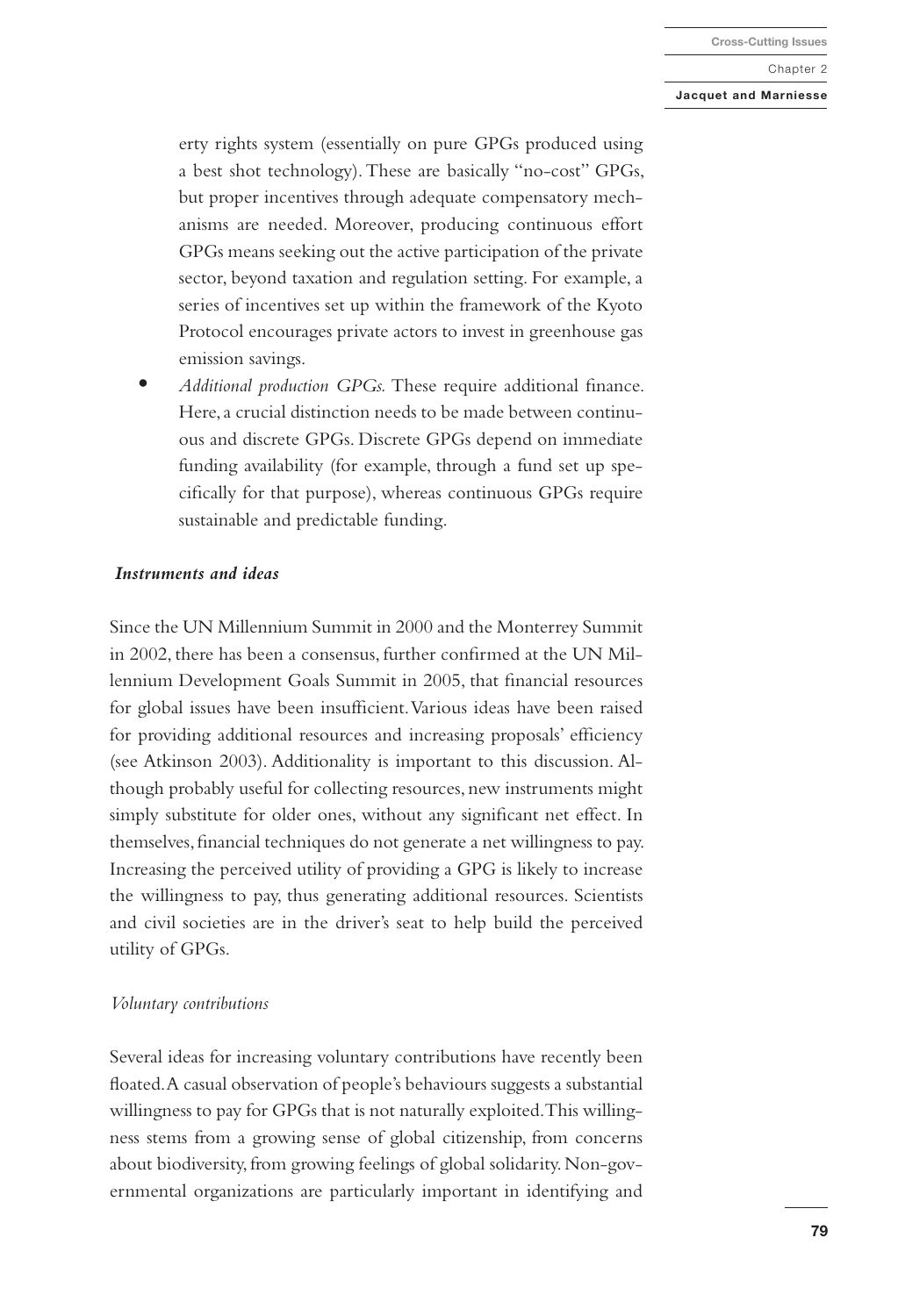| foundations, international<br>leader nation; in case the<br>foundations, international<br>Discrete financing by the<br>Leader nation or discrete<br>most beneficiary country<br>development assistance<br>cannot finance the good<br>and massive resources<br>institutions could help<br>emergency measures<br>by itself, international<br>emergency measures<br>with potential private<br>financed with public<br>financed with public<br>(funds, foundations)<br>financing or official<br>resources (funds,<br>Coordination and<br>resources (funds,<br>Coordination and<br>institutions)<br>institutions)<br>(including official development<br>and support private initiatives<br>(including official development<br>dedicated to compensations<br>Long-term public resources<br>Long-term public resources<br>to finance compensations<br>foundations, public-private<br>development assistance)<br>(international institutions,<br>and innovation support<br>partnerships, official<br>Perennial resources<br>assistance)<br>assistance)<br><b>Tax/Market</b><br>capacity (such as the United Nations Framework<br>Whether there is a leader nation or not, action<br>will either be centralized or coordinated to be<br>interest ratio, national or global financing with<br>Coordination is necessary to avoid wasted<br>Some developed countries may be helped<br>Depending on the national interest-global<br>developed countries (official development<br>by others through production or financial<br>Incentive mechanisms with a monitoring<br>Transfers from developed to developing<br>Developing countries will be helped by<br>undertaken where it is most effective<br>Convention on Climate Change)<br>public and private funding<br>partnerships<br>assistance)<br>countries<br>efforts<br>Endangered species<br>Fight against acid<br>HIV/AIDS vaccine<br>Protection of fish<br>Green revolution<br>climate change<br>World heritage<br>Fight against<br>protection<br>resources<br>census<br>rain<br>Summation<br>Summation<br>Weighted<br>Best shot<br>Sum<br>financing scheme based on<br>capacity to pay rather than<br>Setting up a regulatory<br>Public push to build a<br>to finance part of the<br>production process<br>Public subventions<br>willingness<br>tramework<br>exclusion)<br>rivalry or<br>Impure<br>(with<br>Pure<br>Pure<br>additional goods<br>mechanism or<br>cost (taxation<br>and services<br>Provision of<br>Provision of<br>GPG at no<br>regulation) |
|-------------------------------------------------------------------------------------------------------------------------------------------------------------------------------------------------------------------------------------------------------------------------------------------------------------------------------------------------------------------------------------------------------------------------------------------------------------------------------------------------------------------------------------------------------------------------------------------------------------------------------------------------------------------------------------------------------------------------------------------------------------------------------------------------------------------------------------------------------------------------------------------------------------------------------------------------------------------------------------------------------------------------------------------------------------------------------------------------------------------------------------------------------------------------------------------------------------------------------------------------------------------------------------------------------------------------------------------------------------------------------------------------------------------------------------------------------------------------------------------------------------------------------------------------------------------------------------------------------------------------------------------------------------------------------------------------------------------------------------------------------------------------------------------------------------------------------------------------------------------------------------------------------------------------------------------------------------------------------------------------------------------------------------------------------------------------------------------------------------------------------------------------------------------------------------------------------------------------------------------------------------------------------------------------------------------------------------------------------------------------------------------------------------------------------------------------------------------------------------------------------|
|                                                                                                                                                                                                                                                                                                                                                                                                                                                                                                                                                                                                                                                                                                                                                                                                                                                                                                                                                                                                                                                                                                                                                                                                                                                                                                                                                                                                                                                                                                                                                                                                                                                                                                                                                                                                                                                                                                                                                                                                                                                                                                                                                                                                                                                                                                                                                                                                                                                                                                       |
|                                                                                                                                                                                                                                                                                                                                                                                                                                                                                                                                                                                                                                                                                                                                                                                                                                                                                                                                                                                                                                                                                                                                                                                                                                                                                                                                                                                                                                                                                                                                                                                                                                                                                                                                                                                                                                                                                                                                                                                                                                                                                                                                                                                                                                                                                                                                                                                                                                                                                                       |
|                                                                                                                                                                                                                                                                                                                                                                                                                                                                                                                                                                                                                                                                                                                                                                                                                                                                                                                                                                                                                                                                                                                                                                                                                                                                                                                                                                                                                                                                                                                                                                                                                                                                                                                                                                                                                                                                                                                                                                                                                                                                                                                                                                                                                                                                                                                                                                                                                                                                                                       |
|                                                                                                                                                                                                                                                                                                                                                                                                                                                                                                                                                                                                                                                                                                                                                                                                                                                                                                                                                                                                                                                                                                                                                                                                                                                                                                                                                                                                                                                                                                                                                                                                                                                                                                                                                                                                                                                                                                                                                                                                                                                                                                                                                                                                                                                                                                                                                                                                                                                                                                       |
|                                                                                                                                                                                                                                                                                                                                                                                                                                                                                                                                                                                                                                                                                                                                                                                                                                                                                                                                                                                                                                                                                                                                                                                                                                                                                                                                                                                                                                                                                                                                                                                                                                                                                                                                                                                                                                                                                                                                                                                                                                                                                                                                                                                                                                                                                                                                                                                                                                                                                                       |
|                                                                                                                                                                                                                                                                                                                                                                                                                                                                                                                                                                                                                                                                                                                                                                                                                                                                                                                                                                                                                                                                                                                                                                                                                                                                                                                                                                                                                                                                                                                                                                                                                                                                                                                                                                                                                                                                                                                                                                                                                                                                                                                                                                                                                                                                                                                                                                                                                                                                                                       |
| institutions, foundations, official<br>public-private partnerships)<br>Leader nation or perennial<br>development assistance,<br>resources (international<br>Leader nation or support from developed<br>countries<br>Research<br>Weighted<br>sum                                                                                                                                                                                                                                                                                                                                                                                                                                                                                                                                                                                                                                                                                                                                                                                                                                                                                                                                                                                                                                                                                                                                                                                                                                                                                                                                                                                                                                                                                                                                                                                                                                                                                                                                                                                                                                                                                                                                                                                                                                                                                                                                                                                                                                                       |
|                                                                                                                                                                                                                                                                                                                                                                                                                                                                                                                                                                                                                                                                                                                                                                                                                                                                                                                                                                                                                                                                                                                                                                                                                                                                                                                                                                                                                                                                                                                                                                                                                                                                                                                                                                                                                                                                                                                                                                                                                                                                                                                                                                                                                                                                                                                                                                                                                                                                                                       |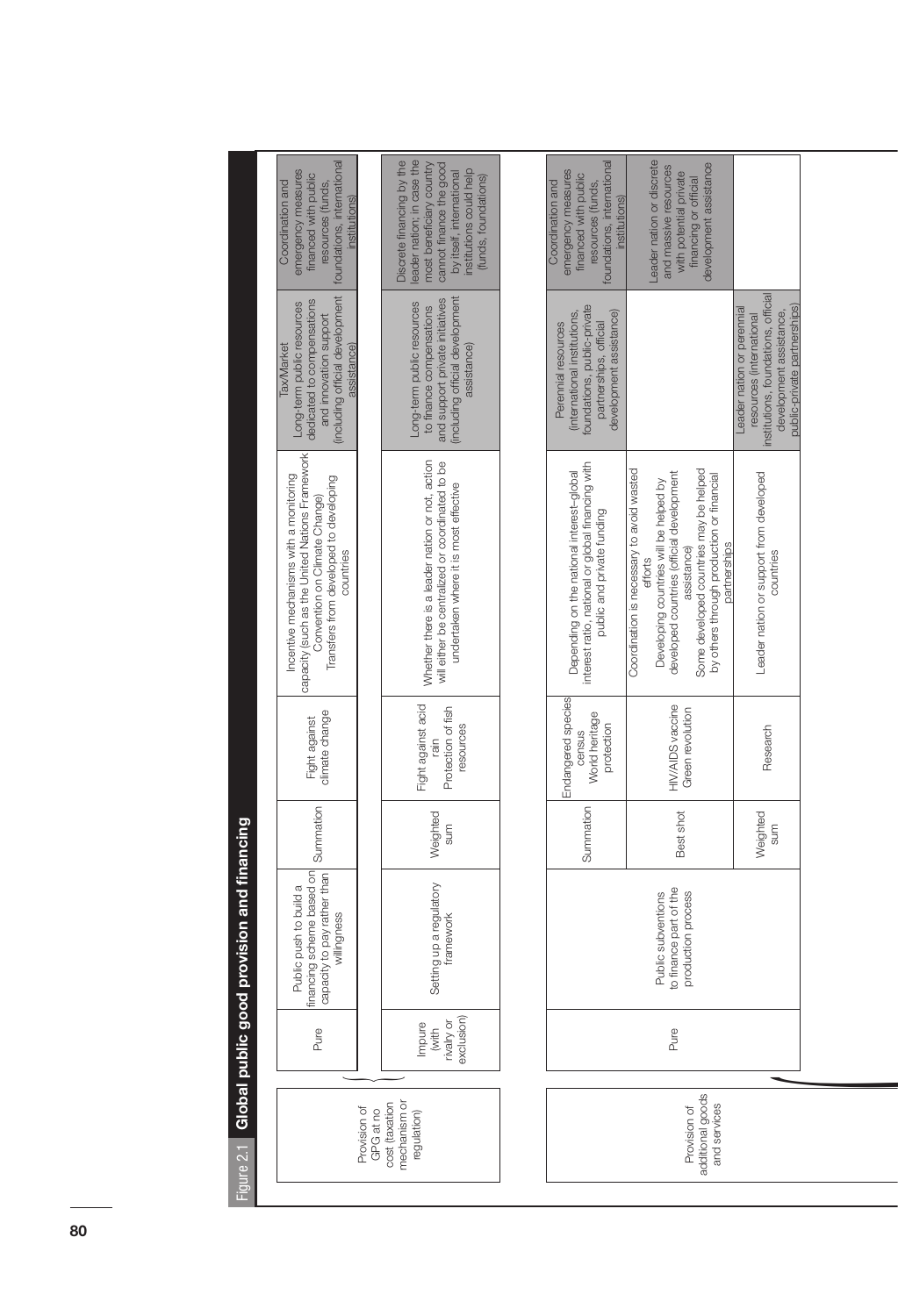| funding might be brought<br>by official development<br>Discrete and massive<br>assistance                           | foundations, international<br>public resources (funds,<br>emergency measures<br>can be financed with<br>Coordination and<br>institutions) | Private or individual<br>financing                                                    | Private financing                                          | Private or individual<br>financing                         | Public resources (short<br>Public resources (long<br>Official development<br>Private financing<br>assistance<br>term)<br>term) |
|---------------------------------------------------------------------------------------------------------------------|-------------------------------------------------------------------------------------------------------------------------------------------|---------------------------------------------------------------------------------------|------------------------------------------------------------|------------------------------------------------------------|--------------------------------------------------------------------------------------------------------------------------------|
| Long-term and predictable<br>public-private partnerships<br>development assistance or<br>resources such as official | international institutions, official<br>development assistance)<br>Long-term resources                                                    | Long-term private financing or<br>individual long-term financing<br>(for maintenance) | long-term private financing (for<br>maintenance)           | Long-term private or public<br>financing (for maintenance) |                                                                                                                                |
| Developing countries financed by developed<br>countries                                                             | Partial exclusion allows for voluntary financing<br>and dissemination of information helped by<br>public subventions                      | No public financing necessary; consumers pay<br>for use                               | No public financing necessary                              | No public financing necessary; consumers pay<br>for use    |                                                                                                                                |
| International finance<br>systems building<br>Health system<br>campaigns<br>Vaccination<br>building                  | Antimissiles shields<br>dissemination<br>Information                                                                                      | Summation   Canal construction                                                        | studying pandemics<br>dedicated to<br>Laboratory           | communication<br>satellites<br>Intelsat                    |                                                                                                                                |
|                                                                                                                     | Summation                                                                                                                                 |                                                                                       | Best shot                                                  | Weighted<br>sum                                            |                                                                                                                                |
| Public financing necessary Summation                                                                                | countries and constitution<br>Voluntary financing by the<br>of club-like structures                                                       | Public financing limited,<br>targeted at ensuring                                     | access to the good and<br>avoiding suboptimal<br>rationing | Production financed by<br>private actors                   |                                                                                                                                |
| with global<br>National,<br>impact                                                                                  | exclusion)<br>rivalry or<br>Impure<br>(with                                                                                               |                                                                                       | Club goods                                                 |                                                            |                                                                                                                                |
|                                                                                                                     |                                                                                                                                           |                                                                                       |                                                            |                                                            |                                                                                                                                |

**Jacquet and Marniesse**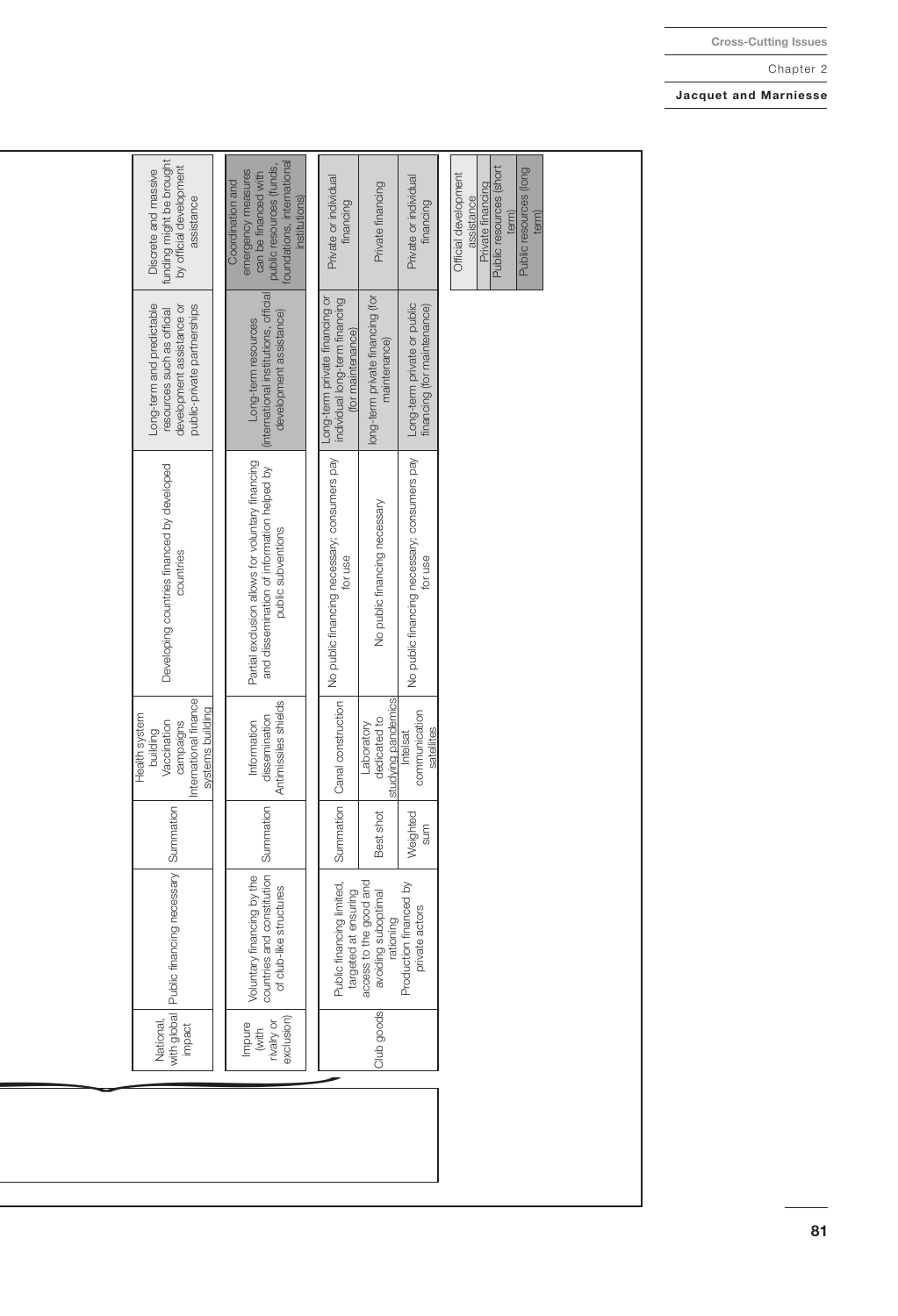mobilizing such willingness to pay and have been very active in many GPG dimensions. This must be encouraged. Global funds targeted to specific GPGs (such as ecosystem preservation funds, carbon funds or health funds) are particularly well suited for transforming a latent willingness to pay into actual resources if their transparency, effectiveness and accountability stand beyond doubt.

Governments can also help mobilize willingness to pay—for example, by allowing earmarked taxes or tax deductions for donations to a global cause. Both options are relatively simple and allow existing systems to collect GPG resources. But earmarked taxes are controversial in that they compromise fiscal sovereignty and the power of national bodies to decide how resources are spent. Another possibility could be to generalize a system of voluntary contributions when paying with credit cards and using teller cards. Regular contributions could be linked to recurring bills for essential services (water, electricity, telephone) and targeted towards helping developing countries finance these services. A link between the collection of resources and their destination is probably important for mobilizing willingness: "I have access to water, thus I help others to have access as well." Along those same lines, another idea might be to harvest resources from medical consultations.

A lottery has also been the subject of several proposals (Morgan 2000; Reisen 2003). Generally an important share of the income from national lotteries goes to the state or to projects of general interest (30% in the United States). This revenue share, in the case of a world lottery, could provide substantial funding for international objectives, easy to affect to a specific cause. Unlike voluntary contribution schemes, the lottery banks on the interest the individual shows in the system (admittedly high risk). It thus makes it possible to combine risk-taking and hope of gain with philanthropic finance.

These options share the goal of facilitating and coordinating the philanthropic impulse towards financing GPGs and are valuable as such. But the same concern of additionality must be kept in mind. Already in each country is a vast array of methods to channel the willingness to pay for common causes. What is needed is to increase that willingness, not to rechannel it by diverting it from existing mechanisms (such as voluntary contribution to non-governmental organizations) to new ones. But how can consciousness and the willingness to pay for global causes be raised? How can the voluntary collection of resources be effectively and efficiently organized at the national level?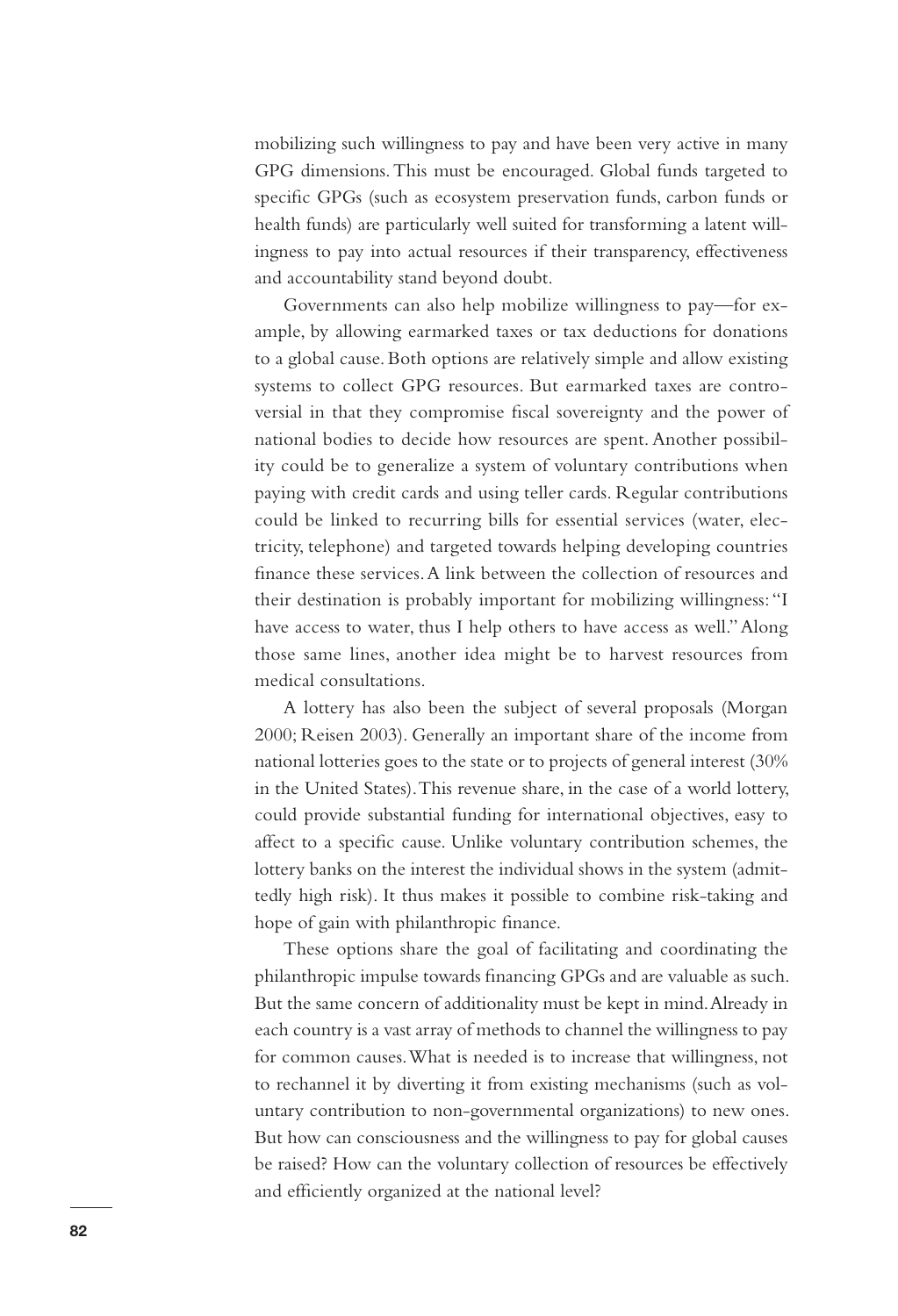**Cross-Cutting Issues**

Chapter 2

#### **Jacquet and Marniesse**

#### *International taxation*

The idea of an international tax has increased in momentum over recent years. A first proposal was made by Zedillo (2001), in addition to the proposal to set up a council of heads of state in charge of world governance missions. The supranational vision implied by the Zedillo report, however, appears beyond current political feasibility. World taxation is indeed an extension of national taxation, but in the absence of a world government new ideas on how to move beyond national taxation are needed. For example, one could think of pooling resources from national taxation through formal, possibly legally binding, agreements calling for national governments to jointly implement well identified national tax mechanisms (which might vary from one state to another) to earmark resources for financing a specific global objective. For effectiveness and legitimacy reasons, the proposed use of such pooled resources should be made very explicit and verifiable so that the use of taxpayers' money, even at the international level, remains fully accountable.

The challenge is politically formidable. At the technical level, the choice of base is an important issue. As in traditional public finance, there are three sometimes conflicting objectives to take into account:

- **•** Minimize tax-induced distortions (preserving the benefits from globalization).
- **•** Maximize tax revenue.
- **•** Use taxation in a Pigovian sense—internalize negative externalities and change behaviours accordingly.

Minimizing distortions and maximizing revenue lead to the choice of a small, uniform tax rate on a wide tax base. The Pigovian approach opens the possibility of a "double dividend", allowing for both raising revenues and fighting a negative externality. But there is a contradiction between the objective of raising revenue, best reached through the taxation of a weak demand elasticity tax base, and that of changing behaviour, which supposes that the tax base somehow melts away.

In 2004, a working group on international taxation, chaired by Jean-Pierre Landau (Landau 2004), was instructed by French President Jacques Chirac to explore the possibilities of securing additional resources for development. Five countries—Algeria, Brazil, Chile, Germany and Spain—publicly backed the initiative of developing innovative financing mechanisms to help finance the Millennium Development Goals.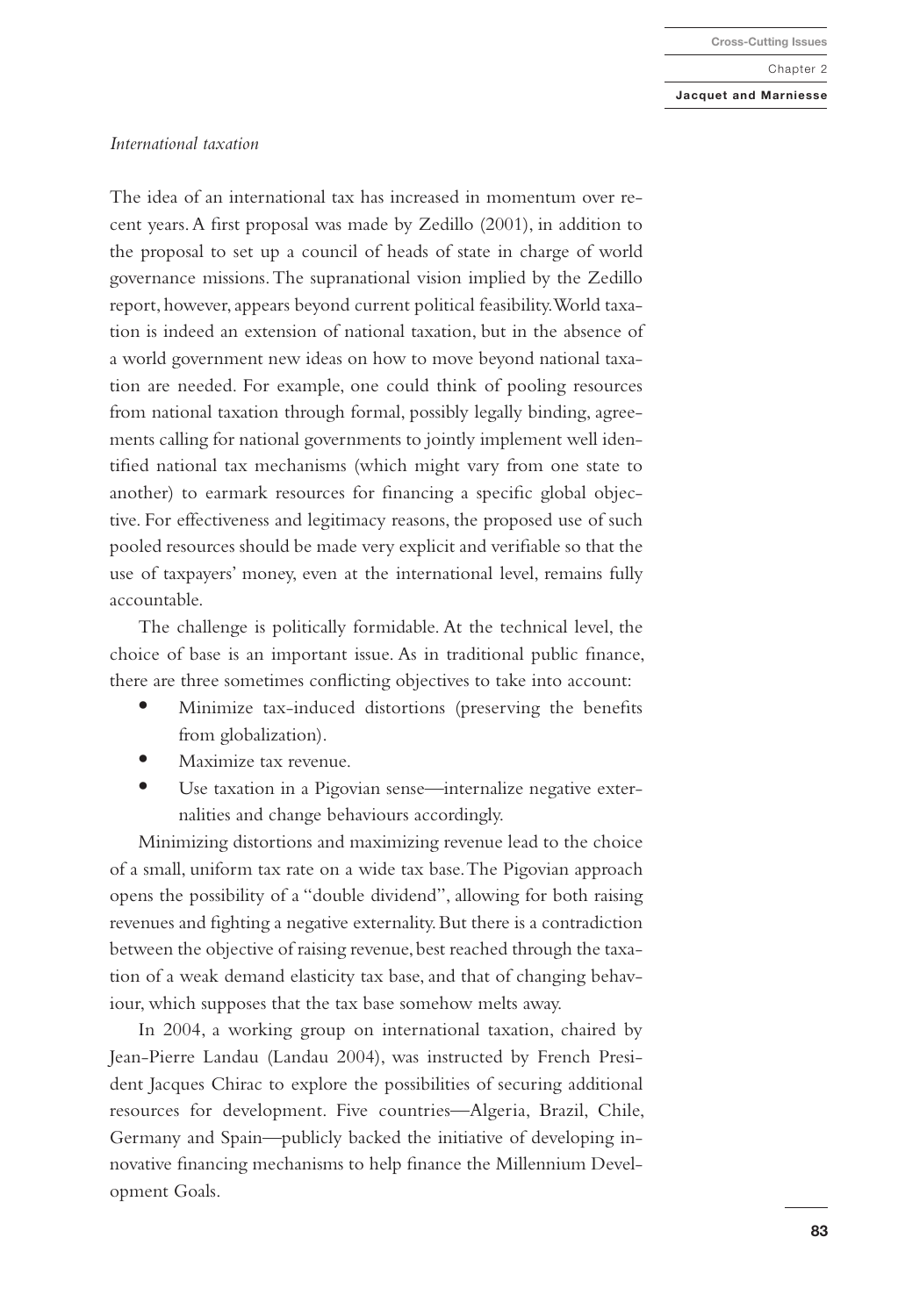A significant move forward has now taken place. Three countries— Chile, France and the United Kingdom—announced in September 2005 that they would implement a "solidarity contribution on airplane tickets" by the end of 2006. This first international solidarity levy will come into force in France on 1 July 2006. At the Paris March 2006 Conference on Innovative Development Financing Mechanisms, 41 countries joined the pilot group set up to review the technical aspects of the mechanism; 14 countries stated their intention to institute such a levy. Technically, this form of contribution is equivalent to a nationally based tax; the contribution would be paid when boarding an aircraft departing from a participating country. In practice airline companies would be responsible for collecting the contribution, which would be added to the fees and charges already part of a ticket. Revenues will be fully allocated to official development assistance and earmarked for spending on health.

## *New emission of special drawing rights*

Created in 1968, special drawing rights (SDRs) are units of account and reserve holdings maintained by the International Monetary Fund (IMF).18 The relevance of a new allocation is the subject of an unresolved discussion between member countries. Some expect a positive effect on development in developing countries. Others fear the impact on global inflation. In 1997 the IMF Council of Governors suggested setting up a special SDR allocation. This proposal, which would double the SDR 439 billion volume, received the approval of more than 125 members representing more than 75% of votes. US agreement is the sticking point for the entry into force.

In 2002 George Soros suggested that the United States approve this allocation and that developed countries make a donation (SDR 18 billion of SDR 27 billion, broadly speaking) to create a fund for financing GPG production, which would be managed by a "Council of Wise Men" at the world level. This proposal has been echoed many times and has become the foundation of positions, including that of Joseph Stiglitz, in favour of new emissions of SDRs for financing GPGs or aiding poor countries. There are two broad options to consider. One is to aim at a new amendment of the IMF statutes in order to allow for SDR allocations that would not be proportional to quotas and that would specifically target developing countries or GPG provision. The other is to use the system as it is, reinterpret the need for global liquidity by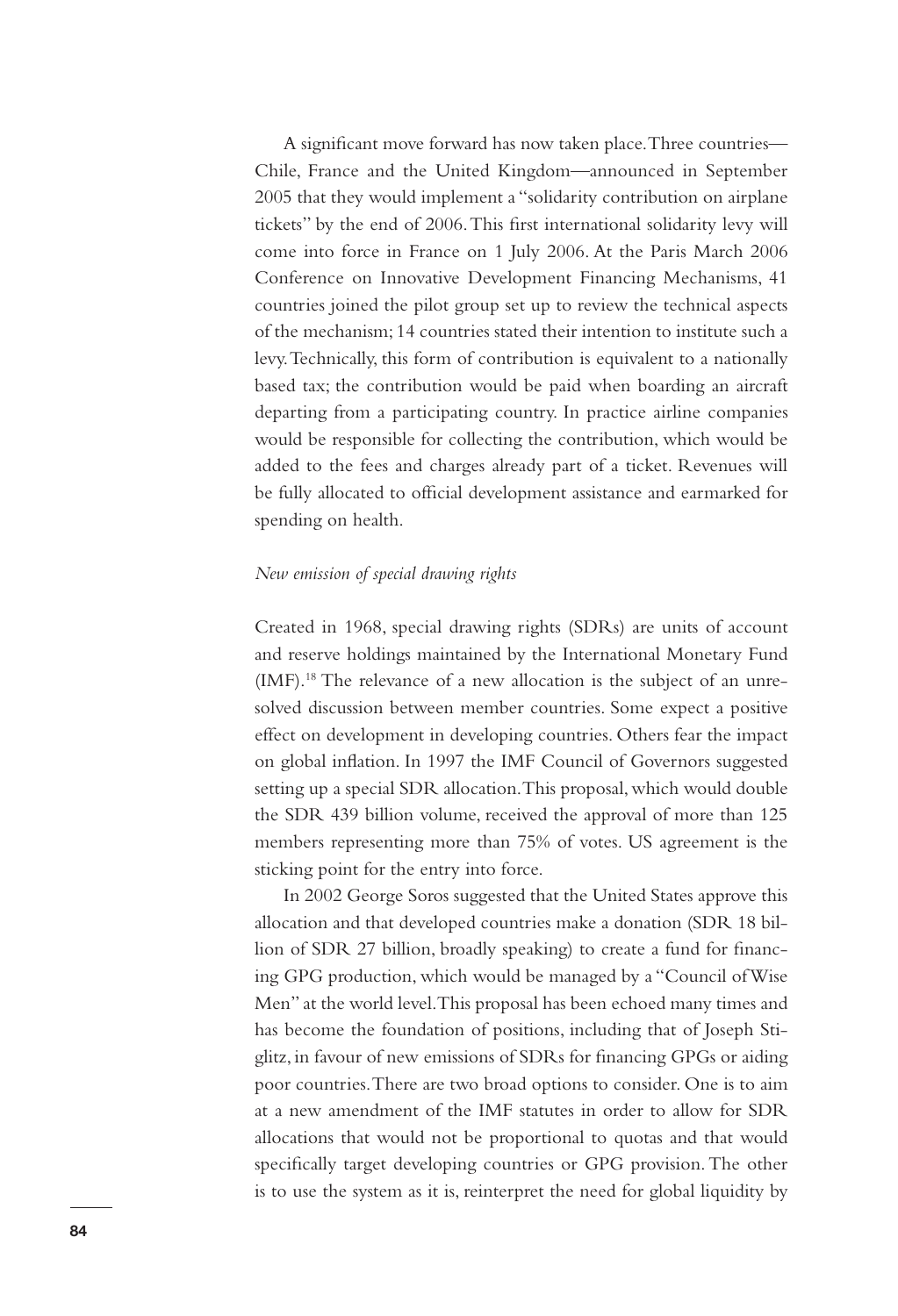#### **Jacquet and Marniesse**

taking into account not only balance of payments constraints but also development and GPG needs and negotiate an arrangement through which developed countries automatically transfer any new SDR allocation to funds earmarked for development and GPG finance. Using the current system seems more feasible from a political economy perspective. It involves a few technical difficulties concerning interest payments on SDR allocations. It is also unclear what the specific, technical or political economy advantages of SDR allocations would be over other financing mechanisms.

### *The International Finance Facility*

The International Finance Facility (IFF), proposed by the United Kingdom, will generate a higher volume of resources by securitizing increased official development assistance flows pledged at Monterrey, thus frontloading official development assistance disbursements towards reaching the Millennium Development Goals. Governments have committed to regularly increasing official development assistance. But this increase is progressive, while there are major needs now. When economic and social benefits of well targeted aid are expected to be higher than borrowing costs, there is a case for concentrating the present value of future commitments through a frontloading mechanism.

The IFF will receive formal, multiyear, irrevocable commitments to future contributions and, on this basis, issue bonds and use the resources thus raised to finance development in developing countries. Donors commit to providing financing at a later date without having to transfer funds or make budgetary commitments in the present (with the possibility of making legally binding commitments off the budget—essential for governments subject to the budgetary discipline of the European Growth and Stability Pact). These commitments are used as collateral to issues bonds on private financial markets. Given the quality of the issuers, these bonds are presumably rated AAA. The product of bond issues is used in existing bilateral and multilateral programmes. Upon maturity, bonds are paid back by the participating donors.

Governance conditions and the distribution of funding could push the burden onto future generations. And the problems of absorptive capacity experienced by many developing countries can make the frontloading of future official development assistance payments hazardous. The IFF does, however, present a twofold interest. Financial engineering innovations can make it possible to enlist private markets to gener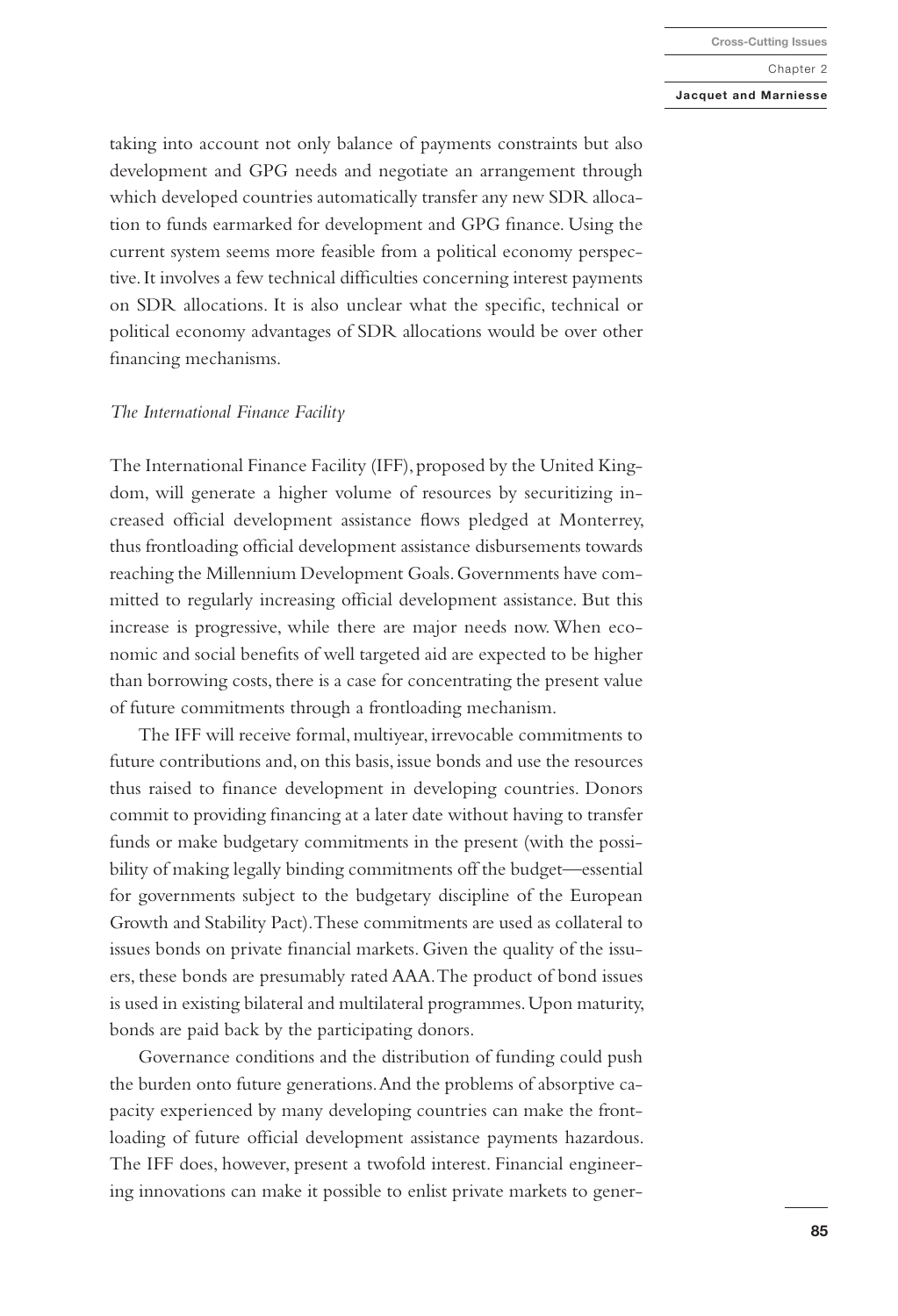ate large volumes of resources. And the constraint on public spending should not be used to justify short-term gaps in financing objectives that the international community has agreed on. It also allows separating the collection of official development assistance funds from spending. Thus the IFF initiative is the extension, at the international level, of both public debt and taxation.

The IFF has attracted the support of more than 80 countries, including Brazil, China, France, Italy, South Africa and Sweden, as well as from religious leaders, the business community and non-governmental organizations. On 9 September 2005 the United Kingdom, in partnership with France, Italy, Spain and Sweden, launched a pilot International Finance Facility for Immunization (IFFIm). Contributions from the Bill & Melinda Gates Foundation will be provided with the resources from donor governments. This initiative will use the frontloading mechanism to ensure the provision of an additional \$4 billion over the next 10 years in support of the work of the Vaccine Fund and the Global Alliance for Vaccines and Immunization. The IFFIm is largely meant to demonstrate the technical feasibility of the larger IFF scheme.

# *Frontloading or phasing in?*

Discrete GPGs require a swift mobilization of adequate funding. All possibilities of contributions need to be harnessed—from voluntary private and from public sources, including public-private partnerships. A global fund is a typical vehicle, fulfilling three tasks:

- **•** Act as a recipient for targeted resources and facilitate donor coordination.
- **•** Allow easier monitoring of the global effort and its results.
- **•** Facilitate accountability in the use of funds thanks to its specific, visible objective.

The IFF is precisely targeted to short-term massive needs. While it has not met with global agreement, the idea behind it might be extended to smaller initiatives targeted towards financing several identified discrete public goods (for example, the search for vaccines against developing countries' pathologies). Such an instrument would not create new financing resources, but rather act as a coordinating mechanism and, presumably, frontload future official development assistance commitments to cross a given immediate threshold in GPG provision.

Continuous GPGs are considerably more difficult to finance and produce because they require ongoing attention and effort. For con-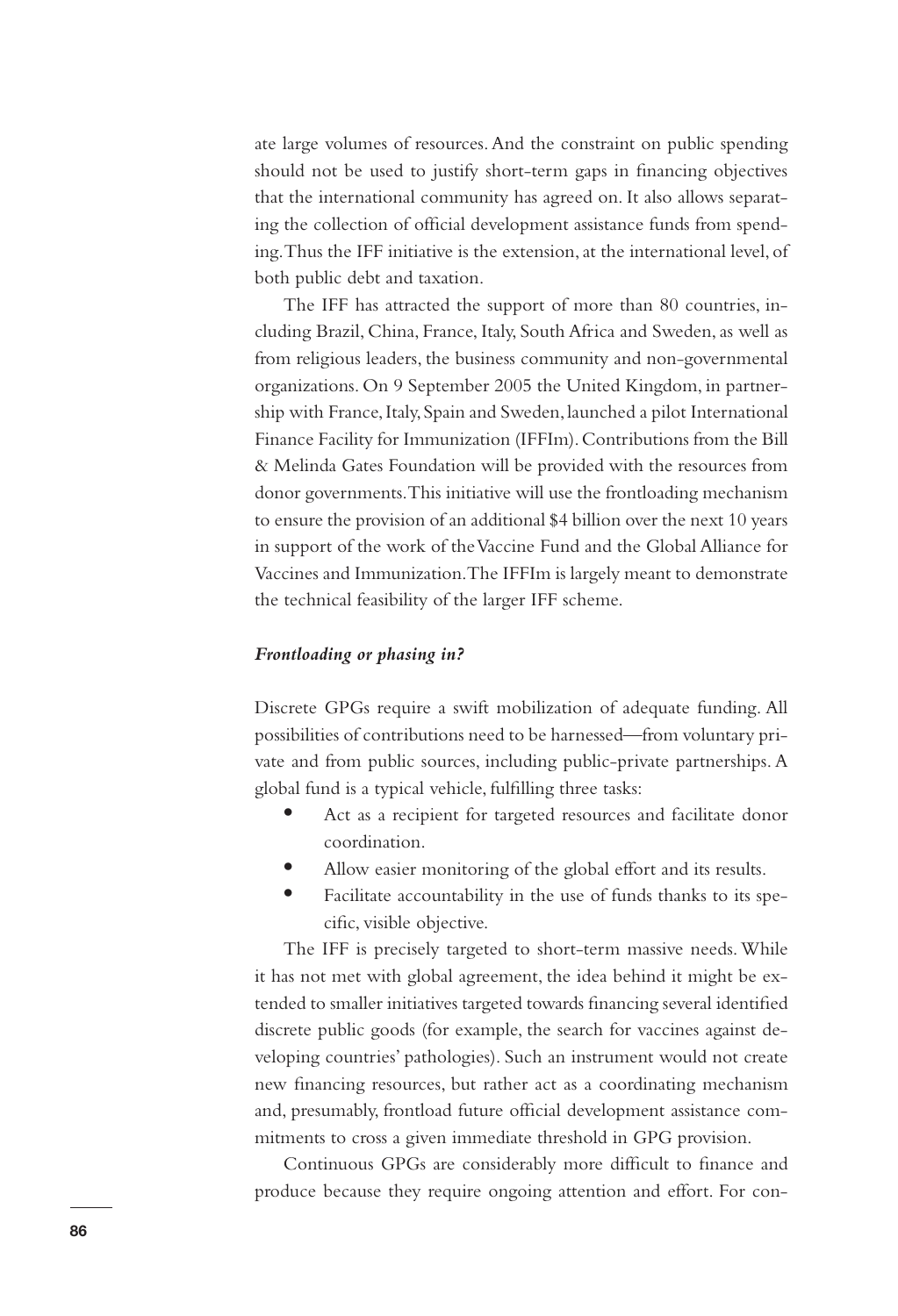#### **Jacquet and Marniesse**

tinuous GPGs based on internalizing negative externalities, provision is more a problem of appropriate regulation and taxation than of generating additional resources. Financial resources will need to cover administrative costs. They will also go towards compensating those who are perceived to support an undue share of the costs. Providing such GPGs therefore involves some sort of global redistribution.

For continuous GPGs associated with exploiting positive externalities, sustainable and predictable financial resources are necessary. An occasional one-shot levy cannot provide long-term needs. This problem is akin to taxation in countries, where periodic collection of a compulsory levy finances lasting needs. Multilateral institutions are financed through a compulsory contribution from member states, which is as close as one can get to international taxation. One of the reasons for further examining global taxation schemes stems precisely from the lack of instruments designed to finance the provision of continuous GPGs despite a growing perceived need to do so.

The need for core predictable and perennial funding can be met if all donor countries honour their commitment of setting aside 0.7% of GDP for development aid. But, as we know, the political economy constraints faced by most donors have made it impossible to fulfil that promise. Notwithstanding a renewed commitment by many countries to increase official development assistance at the 2002 Monterrey and 2005 UN development summits, this is a major reason to study alternatives—such as global taxation schemes—in order to anchor donor countries' commitments into a more conducive political economy context. There has been a very significant political move towards global taxation under French President Chirac's 2004 initiative. Implementing a global taxation scheme would indeed be a major turning point in global governance. Paradoxically, given the political symbol it would represent, it would also somehow depoliticize in the short term the collection of resources earmarked for development assistance and GPG provision because it would protect these resources and the needed budgetary tradeoffs from the vagaries of domestic politics. There is no international treaty establishing a global tax base, so global taxation schemes need to be understood as internationally coordinated national tax efforts.

Some GPGs will be both direct and continuous, thus requiring complementary financing commitments. There is a risk that the discrete component will receive the most attention because it creates a shortterm concern, sometimes with a sense of urgency. The continuous aspect is simply ignored for later consideration. For example, financing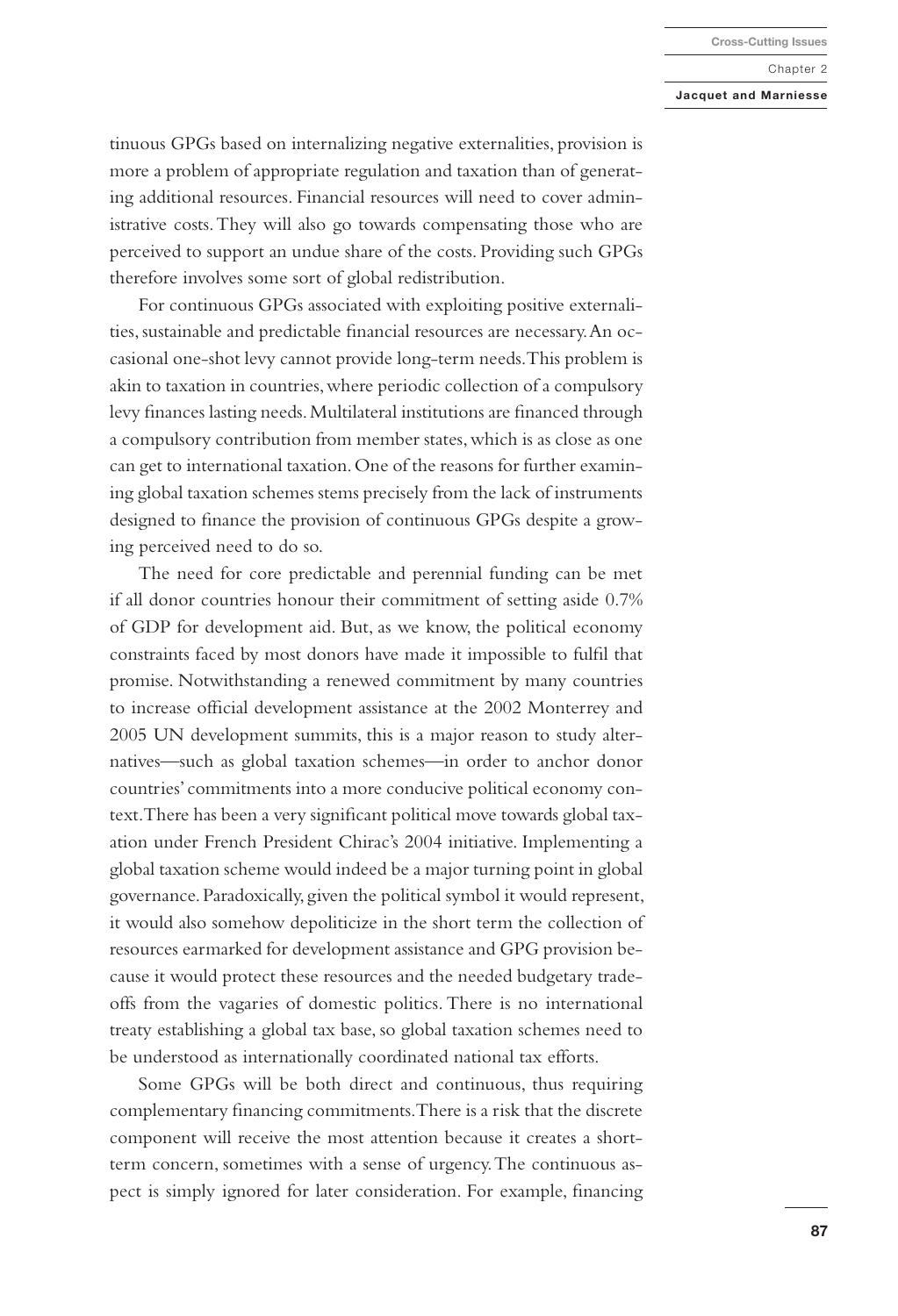the creation of protected areas is worthwhile, but providing for the long-term stream of financial resources needed to protect biodiversity in a developing country where budgetary resources are clearly inadequate will be key to reaping sustainable benefits. This problem echoes that of infrastructure finance in developing countries: the physical capital needed in the first place requires massive immediate financing. The value of the infrastructure, however, rests on the quality and sustainability of the flow of services it generates, and that requires ongoing resources for maintenance and administration.

## *Official development assistance—legitimate and indispensable*

Four aspects of our analysis point to the notion of a GPG development nexus (see Severino and Jacquet 2002) suggesting that official development assistance can be a major financing instrument for GPG provision.

- **•** GPGs often cannot be distinguished from local public goods. The GPG production chain goes from the local level to the global. For example, the fight against major pandemics cannot be dissociated from the efficiency of local health systems. Development is a necessary condition for GPG production. Aid agencies are particularly well placed to contribute by promoting local development.
- **•** The relationship between the local and global aspects of GPGs may vary. Some public goods are clearly considered both local and global. Consider the preservation of fish resources. Fishermen will agree to limit catches and take into account stock preservation only when presented with economic alternatives allowing them to combine higher income with lower catches through cost control. This is a standard area for official development assistance.
- **•** The local component of some GPGs is weak or perceived as absent, leading to a perceived contradiction between the local development objective and the GPG. Consider the management of forest resources in forest-abundant developing countries. Local priorities point towards exploitation, while global considerations may point to conservation. The developing country needs to be compensated for any contribution to biodiversity conservation. This can be done through a fund to support protected areas or through locally negotiated sus-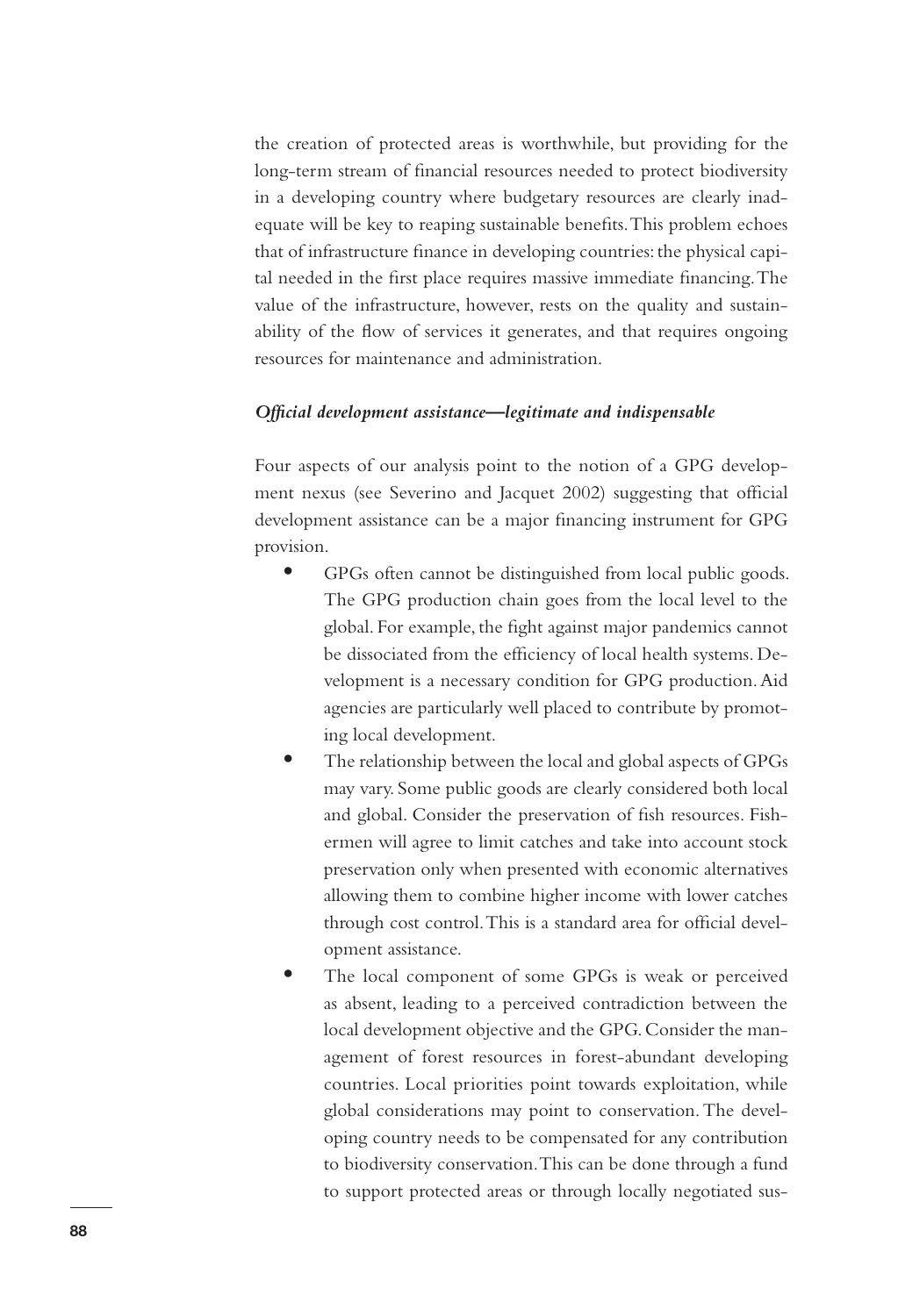#### **Jacquet and Marniesse**

tainable management programmes that official development assistance may help put in place.

**•** There are local public goods without a global component. This is a more classic case for official development assistance.

Several recent studies have examined the risk of official development assistance misappropriation to the detriment of development and to the benefit of GPGs.<sup>19</sup> Some fear that it will negatively affect development financing and criticize this diversion as being unethical because it would cut resources for poverty reduction and inefficient because the kind of institutions and knowledge developed through development assistance may not be appropriate for delivering GPGs (Anand 2002). Without ignoring all risks for resources earmarked for development, these critiques are misleading. What they suggest is not that official development assistance is an inappropriate vector for GPG provision, but that financing resources for development and for GPG provision are insufficient. They point to a problem with additionality.

# **Conclusion**

Global financial resources must be substantially increased to take into account the requirements of collective action, including official development assistance, at the global level. The official development assistance framework is particularly well adapted to contribute—both financially and in terms of local management capacity—to development and GPG provision. And the GPG–development link may help effectively bring home that the interests of developing and developed countries are tightly linked. This can help strengthen the willingness of developed countries' taxpayers to sustain the development assistance effort. Of course, such a reinterpretation of official development assistance—widening its scope to that of a global policy central in global governance—makes it all the more important to effectively focus on aid effectiveness.

*Development and provision of GPGs are joint processes.* The relationship goes both ways, and this is actually what sustainable development is about. First, public goods in general and GPGs in particular are necessary ingredients of any development strategy. This is particularly obvious for the fight against contagious diseases, but local populations also increasingly realize the relevance of biodiversity and natural resource preservation for sustainable development. Second, genuine development—a sustainable increase in populations' standard of living—is necessary both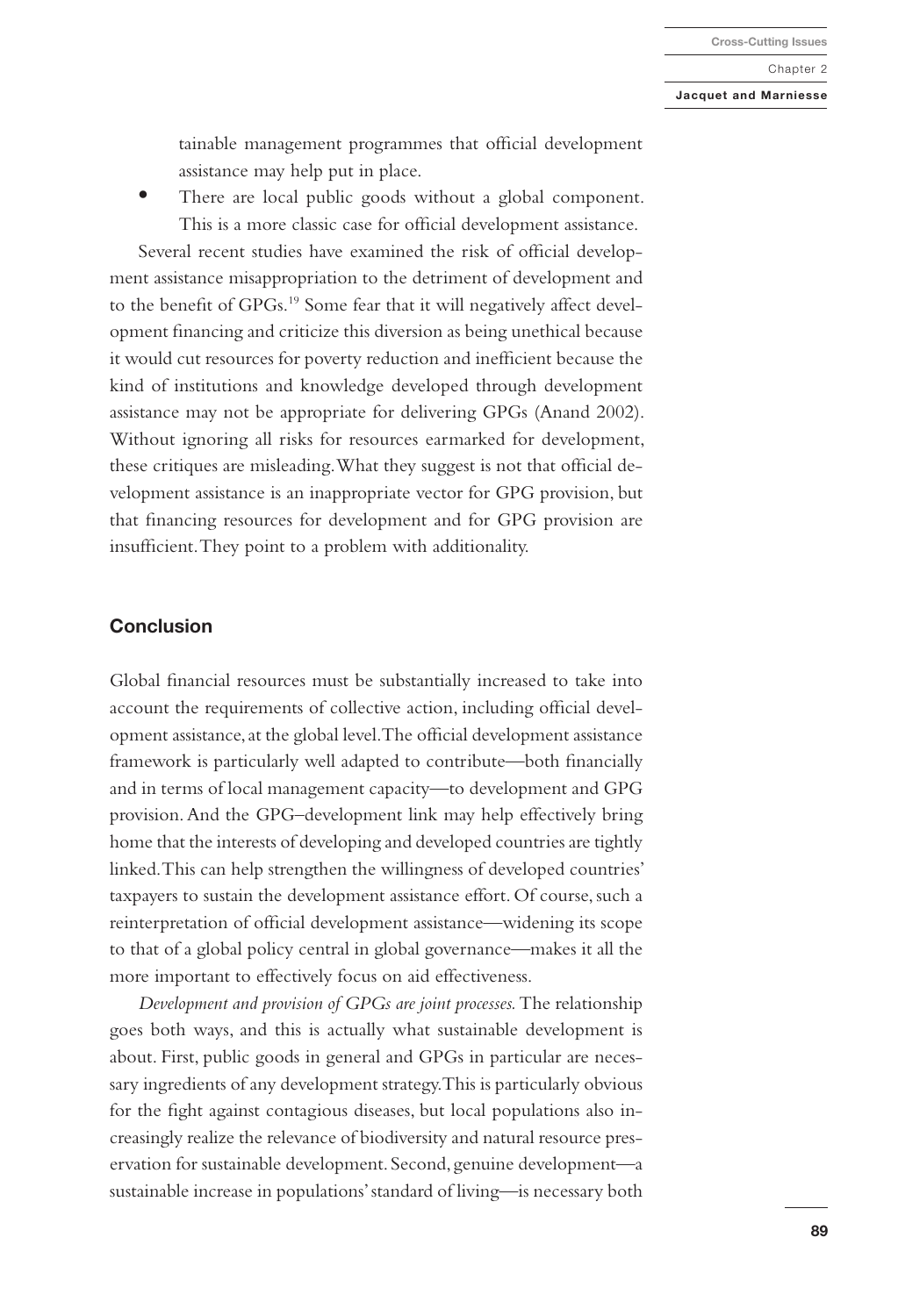to allow the country to devote sufficient resources to GPG provision and to make it acceptable to the local populations to consider longer term objectives.

*Official development assistance is also one of the major policies available to successfully address GPG financing and provision.* This does not mean that we should divert scarce resources to finance goods for which there is no demand in developing countries. Instead it means that the public policy of official development assistance and its institutions are the proper locus to consider the relationship between developed and developing countries in GPG provision. For some GPGs the only way to enlist developing countries is to create a global development package allowing the beneficiary to achieve its original objectives at no extra cost. For example, carbon-saving investments may be in the global interest, but what developing countries need now is energy. The extra costs implied by the objective of reducing carbon emissions must be paid by developed countries and must not become a reason to slow local development. This use of official development assistance brings it closer to an incipient global policy of redistribution. In many cases GPGs are strongly seen as both local public goods and part of local development strategies. It is thus fully legitimate to consider their provision using official development assistance finance. In many cases GPG provision also requires complementary goods and services—including technical assistance and capacity building—that are part of any development process and that official development assistance should finance as well.

The preceding remarks suggest neither that the current level, structure and instruments of official development assistance are adequate nor that specific additional financing targeted to a given GPG outside the official development assistance apparatus would be unwelcome. It is essential to develop innovative financing mechanisms and associate the private sector and non-governmental organizations in providing certain types of GPGs. There are two broad ways to generate increased financing resources for development and GPG provision:

- **•** Highlight specific, urgent needs and call for generosity and self-interest to produce given discrete public goods (such as the fight against HIV/AIDS).
- **•** Frame official development assistance as one of the central collective policies of globalization, bridging the interests of developing and developed countries. But this will be credible only if multilateral and bilateral aid agencies can prove that they effectively use public money towards development. With-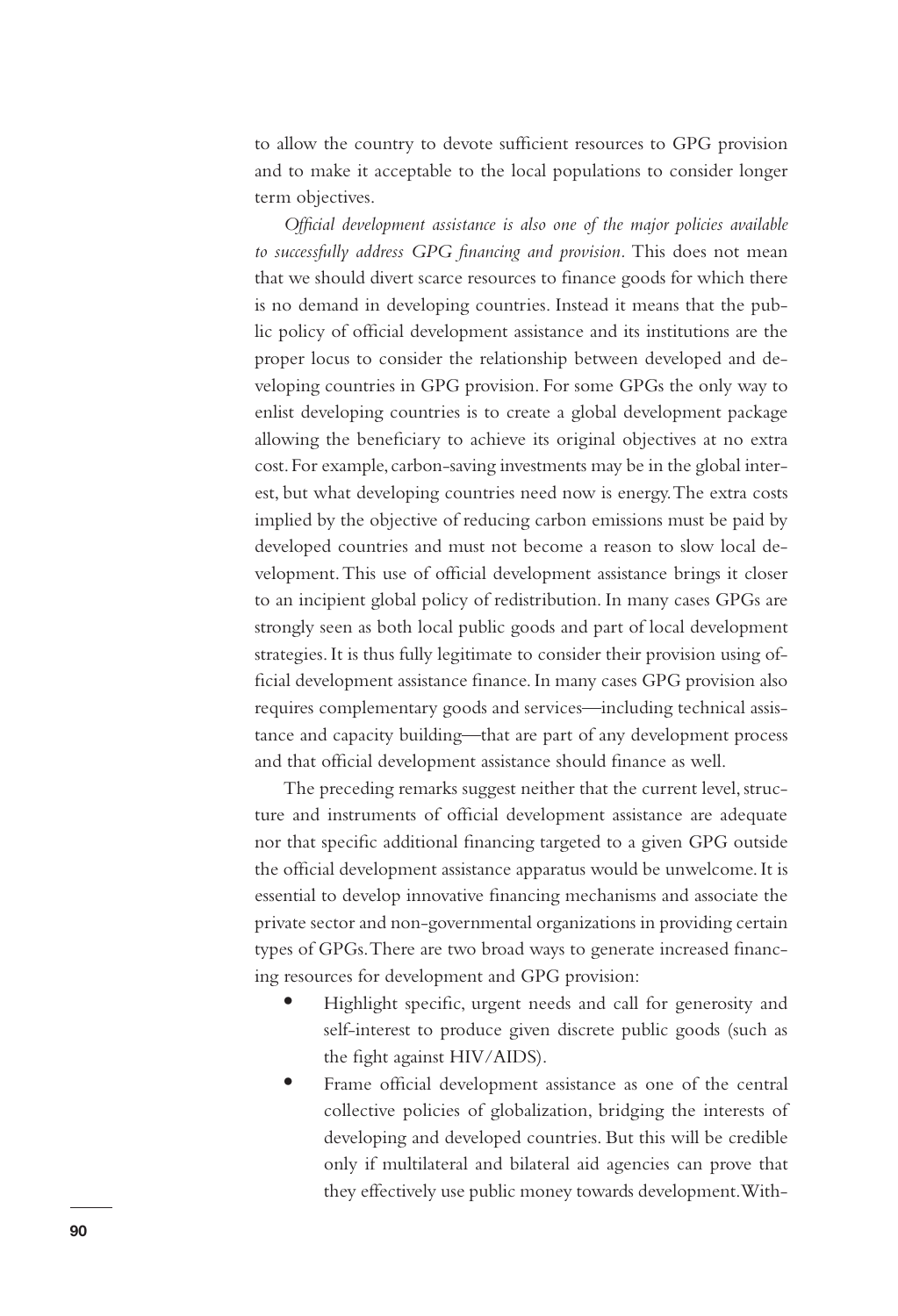#### **Jacquet and Marniesse**

out being the exclusive concern, GPGs have a crucial role to play. How could one explain to developed countries' taxpayers that their money is used to finance projects or programmes that generate global public bads?

*GPG provision does not always require substantial additional financing.* In some cases it rests on internalizing externalities through regulation or taxation, shifting the costs to private agents (beyond transaction costs linked to negotiation, implementation, enforcement, tax collection and monitoring). In other cases it entails the production of specific additional goods and services and requires financial resources. From a financing perspective, the distinction between discrete and continuous GPGs is particularly helpful.

- **•** For discrete public goods, successful provision depends on the ability to generate and engage substantial resources. Global funds are a useful instrument. But current budgetary constraints suggest that thinking along the lines of the recent IFF initiative might be useful. The idea would not be to create a new allpurpose vehicle, but to "invent" a process of international public borrowing to finance specific GPGs. Of course this would necessarily amount to committing future taxpayers' resources. Similarly to some local public goods, GPGs carry long-term interests that will benefit future taxpayers, while current inaction could also be highly detrimental to their welfare.
- **•** For continuous public goods, the lack of predictable, continuous financing instruments acts as a constraint. In some cases this constraint has been overcome. For example, the whole apparatus of international institutions is financed through compulsory contributions from member states based on the ability to pay. It is, however, a characteristic trend of globalization that the necessity of continuous, sustainable collective action becomes increasingly clear and that one has to think of ways to finance it, not on a one-shot basis, but as an ongoing feature. Current debates on global taxation should be carried forward.

*GPGs exhibit several characteristics simultaneously—notably a discrete and a continuous component.* It is indeed difficult to generate the resources needed to address the discrete component of any public good. And it requires a capacity both to generate and harness the necessary willingness to pay and to use innovative financial instruments. It is even more difficult to go beyond the discrete aspect and focus on sustainable GPG provision, which requires considering the continuous component. We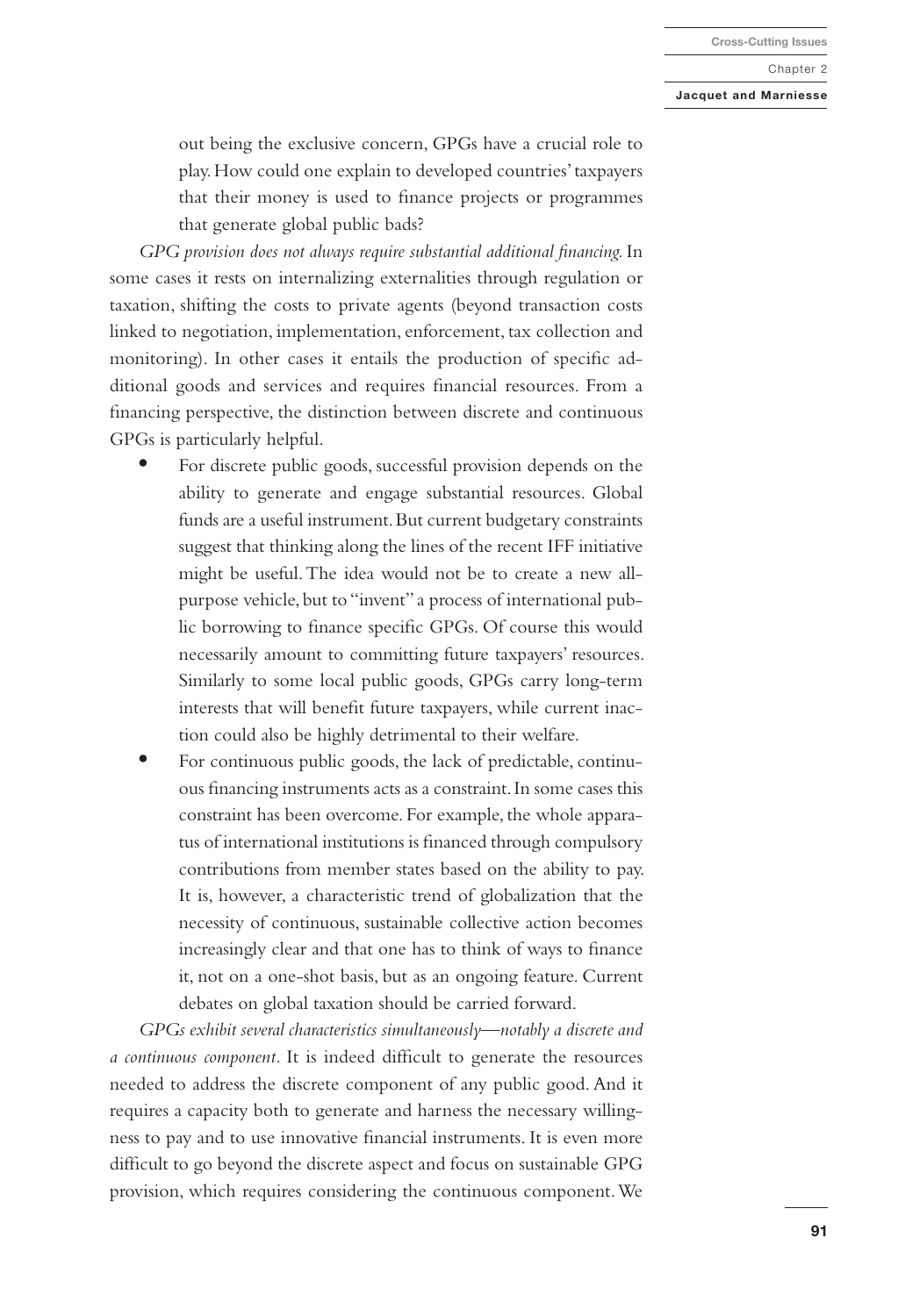invite policy-makers to focus their attention on the longer term, recurrent needs and to look at global taxation as a way to identify and set aside the necessary financial resources.

# **Notes**

The authors are particularly thankful to Dorothée Rouzet, from the Ecole Normale Supérieure, for superb research assistance. They gratefully acknowledge Olivier Charnoz, Ewa Filipiak, Thomas Melonio and Jean-Bernard Veron for their input at various stages of this report. They also thank Serge Tomasi for useful discussions on health development and finance issues. Errors and misinterpretations remain those of the authors.

1. According to the "polluter pays" principle.

2. Kindleberger (1986, p. 2) has noted that providing public goods is "a more serious problem in international political and economic relations in the absence of international government." See the literature on cooperation and international relations in Kaul and others (1999, chapter 1).

3. See Kaul and others (1999, chapter 2) and Kaul and others (2003, chapters 12 and 13). See also Barrett (2006, p. 20), who states: "When countries are strongly asymmetric, cooperation may make one kind of country worse off, even while it makes another kind substantially better off. In these situations, cooperation will require more than enforcement to stand. It will also require money transfers—in the jargon of economics, 'side payments'. Usually, these are compensating payments."

4. See Sweden, Ministry for Foreign Affairs (2001, p. 45).

5. See Kaul and others (2003, chapters 12 and 13).

6. The French Development Agency, for example, has had success in such programmes, including an experiment in sustainable forestry management in the Congo Basin and a sustainable shrimp-fishing programme in Madagascar. These projects typically involve the local populations in design, monitoring and implementation.

7. States' capacity to pay is a fundamental criterion for determining their UN contributions. It is determined through the use of verifiable and comparable data and re-examined every three years in order to adjust for new statistics and changes in revenue.

8. See Raffer (1999); World Bank (2001); te Velde and others (2002); Reisen (2003, 2004). See also Zedillo (2001).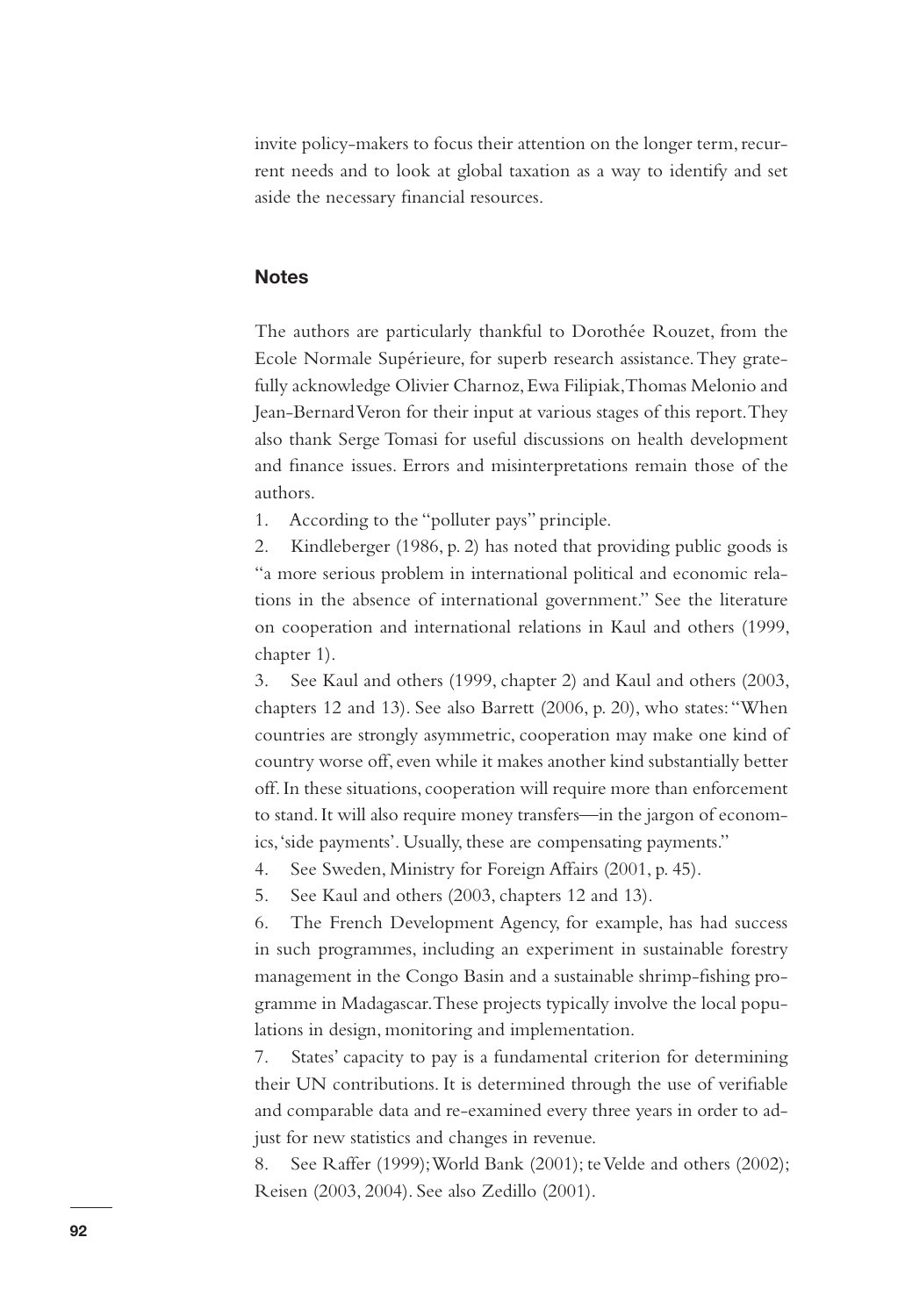#### **Jacquet and Marniesse**

9. According to Sagasti and Bezanson (2001, p. 7), "It is necessary to differentiate between the *core component* of the delivery system, which should be taken care of by the international community, from the *complementary* activities that are the primary responsibility of the national and local entities, for its provision and existence."

10. The Global Fund was created following the Special Session on HIV/AIDS held by the United Nations General Assembly in June 2001 and the G-8 Summit in Genoa in July 2001. It began operations in January 2002. Its aim is to collect, manage and dispense additional financial resources, acting on a large scale to reverse the spread of the AIDS, tuberculosis and malaria pandemics.

11. Adding the necessary spending for upstream management of local services, an improvement in absorption capacity (management and control) and salary increases to attract and motivate health professionals, the total adjusted additional costs amount to \$57 billion in 2007 and \$94 billion in 2015. By comparison, health spending in the countries concerned, deriving from internal resources and official development assistance, came to \$106 billion in 2002.

12. This procedure is in various stages depending on the country—for example, there are currently 14 separate bilateral and multilateral projects in Burkina Faso. But it is globally progressing (discussions and information exchanges, division of labour between the World Bank and IMF).

13. The Global Fund operates on voluntary, irregular payments, which are not guaranteed beyond 2008. In the absence of substantial new commitments, it will lack the resources to extend action beyond the renewal of the operations currently under way (\$8 billion over 5 years). The participation of the private sector in financing the Global Fund has been limited beyond donations from the Bill & Melinda Gates Foundation (\$150 million). The involvement of pharmaceutical companies has not been successful either.

14. For a discussion, see Guesnerie (2003).

15. The World Bank oversees three such funds: the Prototype Carbon Fund, the Bio-Carbon Fund, focusing on forests and carbon sequestration, and the Community Development Carbon Fund, set aside for small projects with strong societal connotations.

16. For example, a project to collect methane emitted by the municipal dump of Durban, South Africa, is being co-financed by the local government and the French Development Agency. It involves converting methane to electricity and was turned to profit through its Clean Development Mechanism dimension. Profits come from the sale of carbon credits to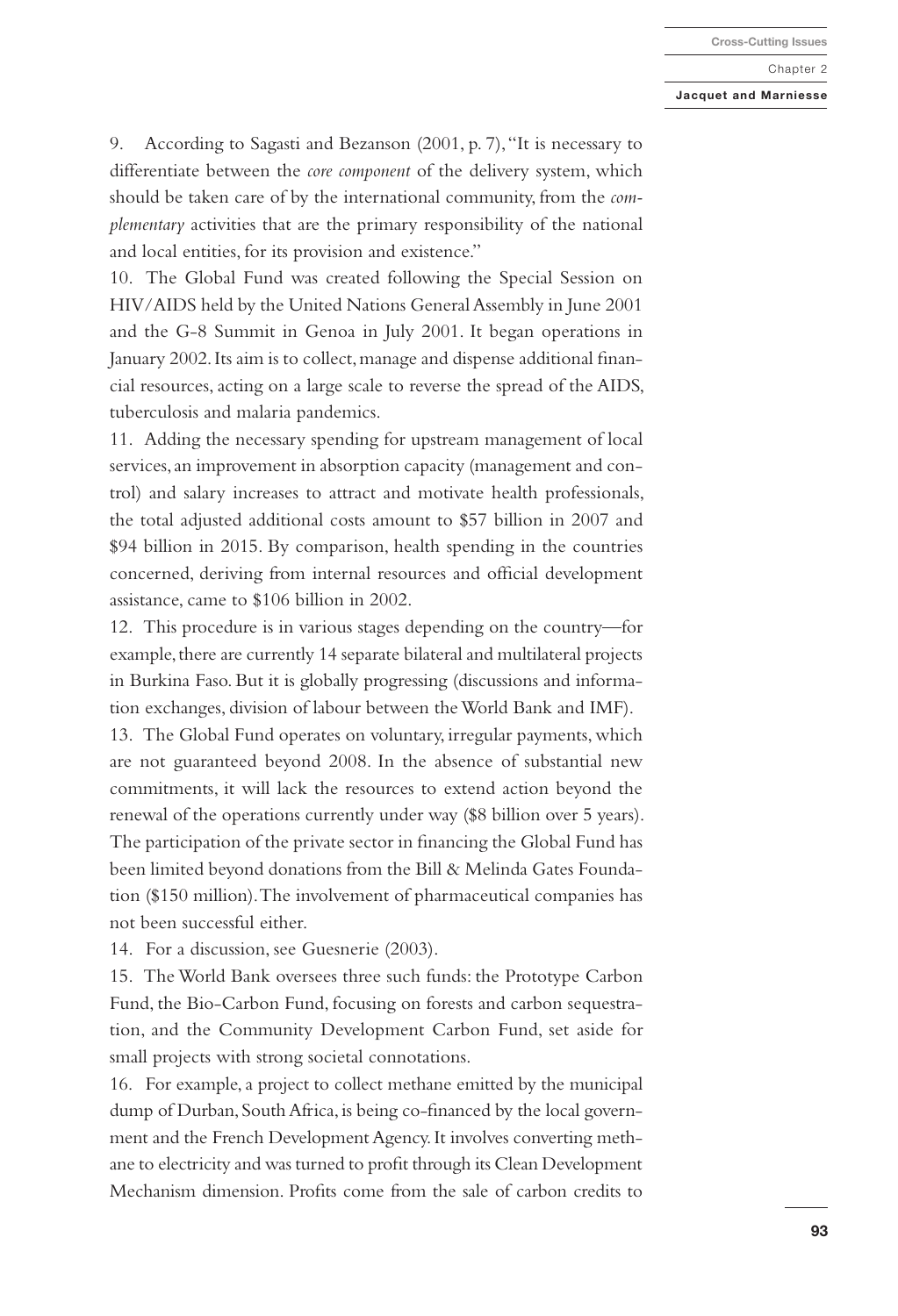the Prototype Carbon Fund. In this type of project where commercial and country risks are limited, the Prototype Carbon Fund takes all the carbon risks. The carbon funds invest in a portfolio of projects eligible for the Clean Development Mechanism through futures trading agreements for the carbon credits generated by these projects. The investors are paid in carbon credits in proportion to their stake in the fund.

17. Between 1991 and June 2003 the Global Environment Fund cofinanced 722 projects in 140 countries (medium- and full-scale projects). The 2,600 micro-credits awarded to non-governmental organizations and local groups in 60 countries should also be counted. The Global Environment Fund has been criticized for costly and highly complicated procedures, inadequate financial resources and sometimes questionable value added. It is trying to revamp its methods of intervention.

18. The value of special drawing rights is based on a basket of international currencies. They are allocated proportionally to IMF quotas by a three of five majority of member countries representing at least 85% of voting rights. They can be used without consulting the IMF and with no conditionality whenever countries encounter problems of financing balances of payment, after exchanges against other currencies and providing a payment of an interest rate. Two SDR allocations have been granted (the last in 1981) in the framework of general allocation decisions that can be taken every five years and which must be based on a clearly established need to complement the existing level of reserve assets in the world.

19. See Raffer (1999); World Bank (2001); te Velde and others (2002). Estimates from these studies claim that diversion of official development assistance for GPG provision may be important and crowds out aid for conventional development.

# **References**

- Anand, P. B. 2002. "Financing the Provision of Global Public Goods." Discussion paper. United Nations University, World Institute for Development Economics Research, Helsinki, Finland.
- Atkinson, T. 2003. "Innovative Sources for Development Finance— Global Public Economics." Presented at the Annual Bank Conference on Development Economics, 15–16 May, Paris.
- Barrett, S. 2002. "Supplying International Public Goods: How Nations Can Cooperate." In M. Ferroni and A. Mody, eds., *International Public*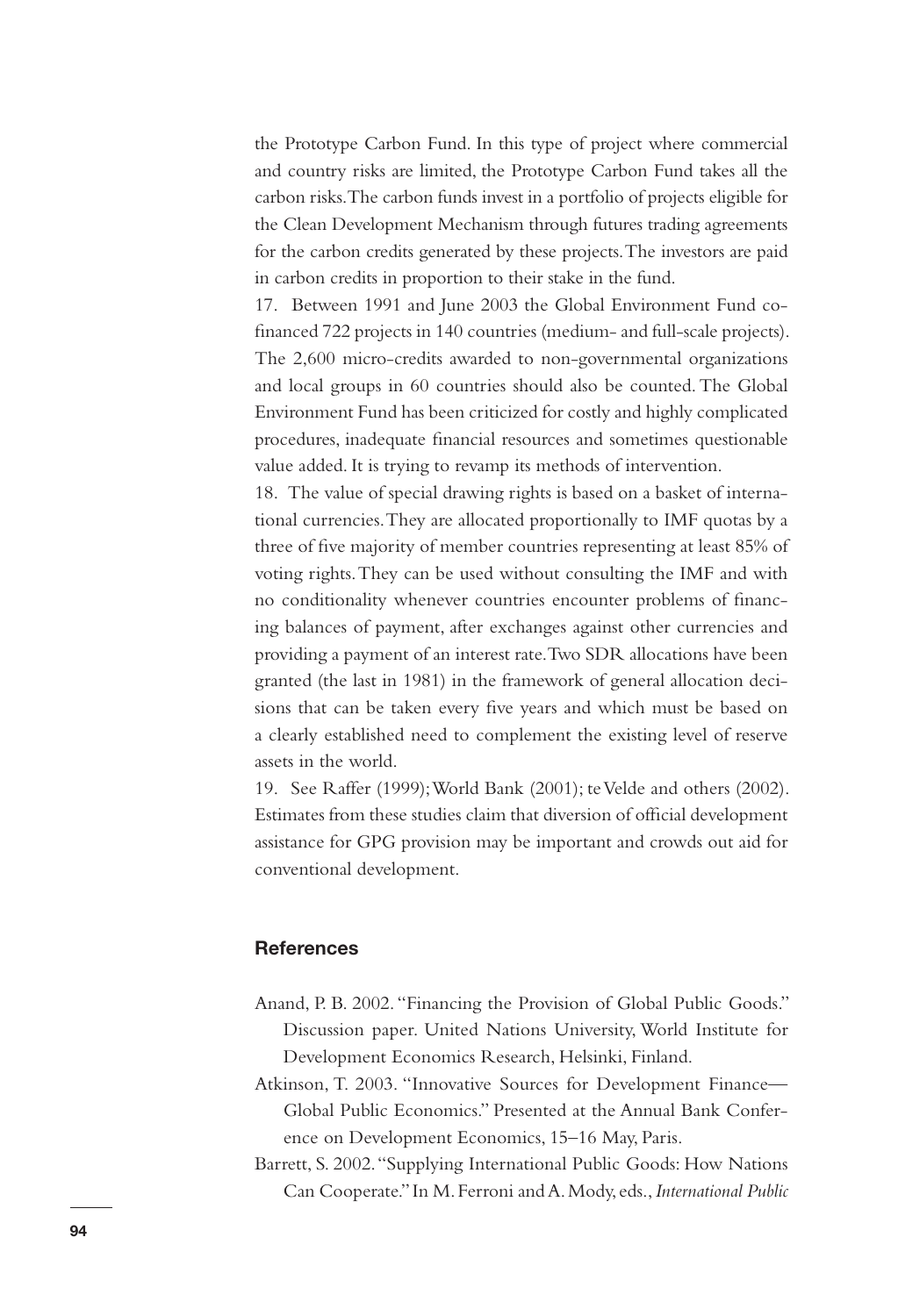#### **Jacquet and Marniesse**

*Goods: Incentives, Measurement, and Financing.* Norwell, Mass.: Kluwer Academic Publishers.

———. 2006. "Critical Factors for Providing Transnational Public Goods." Background study, Stockholm. Paper commissioned by the Secretariat of the International Task Force on Global Public Goods.

- Bureau, D., O. Godard, J.-C. Hourcade, C. Henry and A. Lipietz. 1998. *Fiscalité de l'environnement.* Rapport du Conseil d'Analyse Economique 8. Paris: La Documentation Française.
- Dales, J. 1968. *Pollution, Property and Prices.* Toronto: University of Toronto Press.
- Feachem, R.G. A., and J. Sachs. 2001. *Global Public Goods for Health: Report of Working Group 2 of the Commission on Macroeconomics and Health.* Geneva: World Health Organization.
- Glennester, R., and M. Kremer. 2001. "A Better Way to Spur Medical Research and Development." *Regulation* 23 (2).
- Global Fund to Fight AIDS, Tuberculosis and Malaria. 2004. "Report on the Mobilization of Resources." Geneva.
- Guesnerie, R. 2003. *Kyoto et l'économie de l'effet de serre.* Rapport du Conseil d'Analyse Economique 39. Paris: La Documentation Française.
- Hirshleifer, J. 1983. "From Weakest-Link to Best-Shot: The Voluntary Provision of Public Goods." *Public Choice* 41: 371–86.
- Intergovernmental Panel in Climate Change. 2001. *Climate Change 2001: The Scientific Basis.* Cambridge, Mass.: Cambridge University Press.
- Kaul, I., I. Grunberg and M. Stern, eds. 1999. *Global Public Goods: International Cooperation in the 21st Century.* New York: Oxford University Press.
- Kaul, I., P. Conceição, K. Le Goulven and R.U. Mendoza, eds. 2003. *Providing Global Public Goods: Managing Globalization.* New York: Oxford University Press.
- Kindleberger, C.P. 1986. "Global Public Goods without International Government." *The American Political Review* 76 (1): 1–13.
- Kolm, S. 1987. "Public Economics." In J. Eatwell, M. Milgate and P. Newman, eds., *The New Palgrave: A Dictionary of Economics.* London: Macmillan.
- Kremer, M. 2002. "A Purchase Commitment for Vaccines." In I. Kaul, K. Le Goulven and M. Schnupf, eds., *Global Public Goods Financing: New Tools for New Challenges—A Policy Dialogue.* New York: United Nations Development Programme.
- Landau, J.P. 2004. *Rapport à Monsieur Jacques Chirac, Président de la République, Groupe de travail sur les nouvelles contributions financières in-*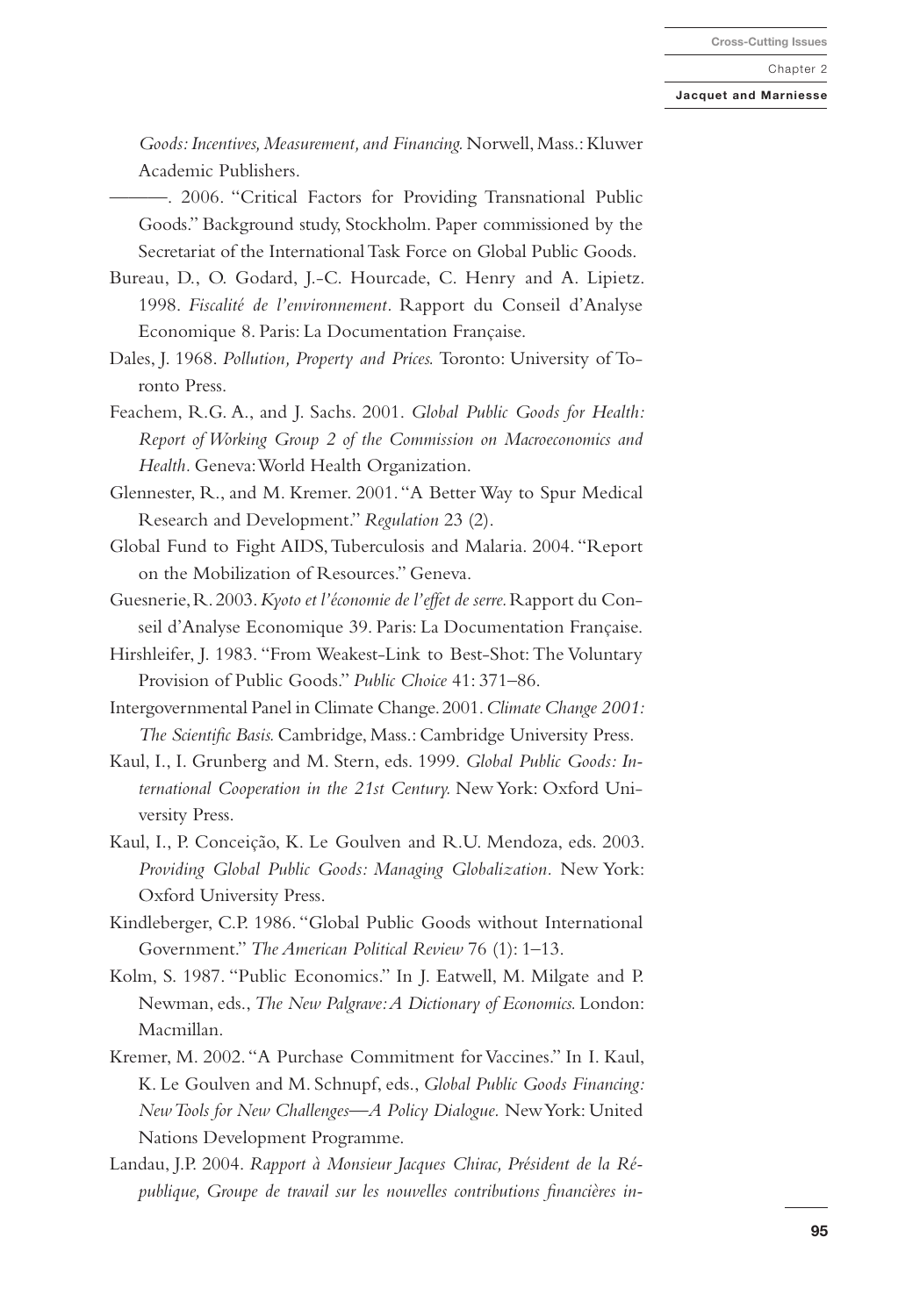*ternationales.* English version available at www.diplomatie.gouv.fr/ actual/pdf/landau\_report.pdf.

- Morgan, J. 2000. "Financing Public Goods by Means of Lotteries". *Review of Economic Studies* 67.
- Olson, M. 1965. *The Logic of Collective Action: Public Goods and the Theory of Groups,* Cambridge, Mass.: Harvard University Press.

Pigou, A. 1920. *Economics of Welfare.* London: Macmillan.

- Raffer, K. 1999. "ODA and Global Public Goods: A Trend Analysis of Past and Present Spending Patterns." ODS Background Paper. United Nations Development Programme, Office of Development Studies, New York.
- Reisen, H. 2003. "New Sources in Development Finance." Organisation for Economic Co-operation and Development, Development Centre, Paris.
- Reisen, H. 2004. "New Forms of Funding Development Goals." Paris: OECD Development Centre.
- Sachs, J.D. 2001. *Macroeconomics and Health: Investing in Health for Economic Development; Report of the Commission on Macroeconomics and Health.* Geneva: World Health Organization.
- Sagasti, F., and K. Bezanson. 2001. *Financing and Providing Global Public Goods: Expectations and Prospects.* Prepared for the Ministry for Foreign Affairs, Sweden, on behalf of the Institute of Development Studies, Sussex. Stockholm: Ministry for Foreign Affairs of Sweden.
- Samuelson, P. 1954. "The Pure Theory of Public Expenditure." *Review of Economics and Statistics* 36 (4): 387–89.
- Sandler, T. 2001. *On Financing Global and International Public Goods.* Policy Research Working Paper 2638. World Bank, Washington, D.C.
- ———. 2002. "Financing International Public Goods." In M. Ferroni and A. Mody, eds., *International Public Goods: Incentives, Measurement, and Financing.* Norwell, Mass.: Kluwer Academic Publishers.
- Severino, J.M., and O. Charnoz. 2004. "Financer le développement aujourd'hui." In *Rapport Moral sur l'Argent dans le monde 2003–2004.*  Paris: Association d'Economie Financière.
- Severino, J.M., and P. Jacquet. 2002. "L'aide au développement: une politique publique au coeur du développement durable et de la gouvernance de la mondialisation." *Revue d'Economie Financière* 66: 229–51. Paris: Association d'Economie Financière.
- Soros, G. 2002. *George Soros on Globalization.* New York: PublicAffairs.